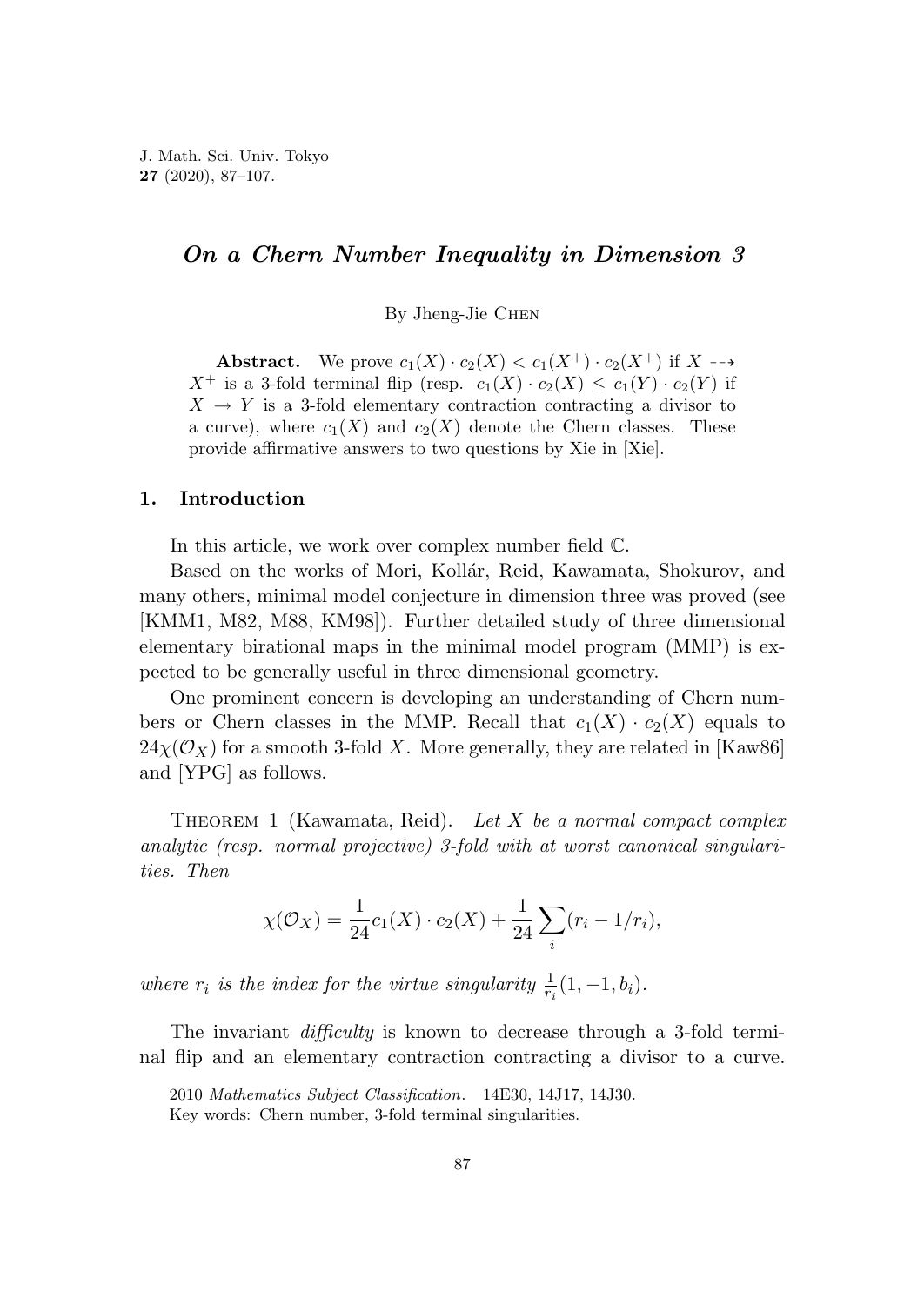Moreover, Chen provided analogous inequalities for the invariant *depth* in [CJK15, Proposition 2.1]. Define  $F(X) := \sum_i (r_i - 1/r_i)$ . (Similarly, define the integer  $\Xi(X) := \sum_i r_i$ ). In this study, we aim to establish the following inequalities for *F*.

THEOREM 2. Let  $f: X \to Y$  be an elementary contraction contracting a divisor to a curve. Then  $F(X) \geq F(Y)$ . Moreover, if the exceptional divisor of f contains some non-Gorenstein points of X, then  $F(X) > F(Y)$ .

THEOREM 3. If  $X \dashrightarrow X^+$  is a 3-fold terminal flip, then  $F(X)$  $F(X^{+})$ .

Note that  $\chi(\mathcal{O}_X) = \chi(\mathcal{O}_Z)$  where X is a Q-factorial terminal normal projective 3-fold and *Z* is any birational model in the MMP of *X*. Thus, the inequality  $F(X) \geq F(Y)$  is equivalent to the inequality  $c_1(X) \cdot c_2(X) \leq$  $c_1(Y) \cdot c_2(Y)$  of Chern numbers. This gives positive answers to Problem 3.12 and Problem 3.13 in [Xie].

Elementary contractions contracting a divisor to a non-Gorenstein terminal singularity were completely classified by Kawamata, Hayakawa and Kawakita in [Kaw96, Haya99, Haya00, Kwk05, Kwk12]. It is not hard to observe the following weaker version according their explicit classifications.

THEOREM 4 (Kawamata, Hayakawa, Kawakita). Let  $f: X \rightarrow Y$  be a 3-fold elementary contraction contracting a divisor to a point. Then Ξ(*X*)−  $\Xi(Y) \ge -2$  and  $F(X) - F(Y) \ge -3/2$ .

Combining Theorem 4 with Theorem 2, Theorem 3 and Xie's result in [Xie, Theorem 1.4], we obtain that the second Chern class  $c_2(X)$  is pseudoeffective when the Picard number is relatively small (See Corollary 5). Notice that the pseudo-effectivity of  $c_2(X)$  implies the effective non-vanishing Conjecture for terminal projective threefolds (cf. [Xie, Proposition 4.3]).

COROLLARY 5. Let  $X$  be a  $\mathbb Q$ -factorial terminal projective 3-fold whose anti-canonical divisor  $-K_X$  is nef. If the Picard number  $\rho(X) \leq 2 +$  $(2c_1(X) \cdot c_2(X))/3$ , then the second Chern class  $c_2(X)$  is pseudo-effective. In particular, if *X* is a Q-factorial Gorenstein terminal projective 3-fold with  $-K_X$  nef and  $\rho(X) \leq 18$ , then  $c_2(X)$  is pseudo-effective.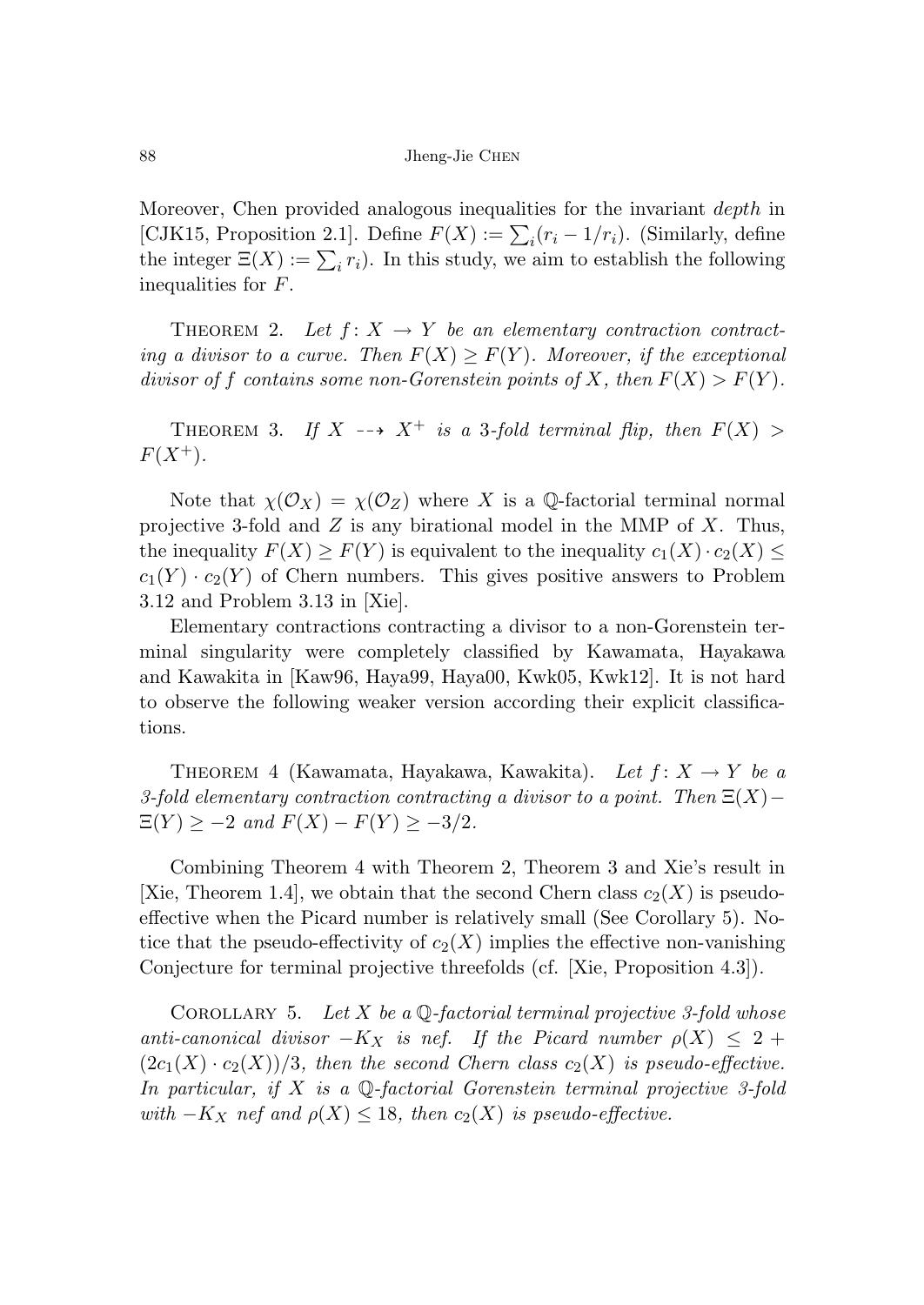REMARK 6. During the preparation of this study, Chen Jiang pointed out that the recent research by Ou [Ou, Corollary 0.5] implies the pseudoeffectivity of *c*2. Regardless, we think the comparison of Chern number  $c_1 \cdot c_2$  in the MMP is a very interesting question for its own sake. Note that Cascini and Tasin investigated the difference of  $c_1^3$  via elementary divisorial contractions in [CT, Theorem 1.3]. Then, I think that it is interesting to consider how  $3c_1 \cdot c_2 - c_1^3$  varies via elementary contractions in dimension 3.

The article is organized as follows. In section 2, we review some basic results, the classification of non-Gorenstein terminal singularities (Table 1), and the classification of *extremal neighborhoods* of Kollár and Mori (Table 2). In section 3, we establish the inequality  $F(X) \geq F(Y)$  where  $f: X \to Y$  is an analytic elementary contraction contracting a divisor to a curve. In fact, we use Tables 1 and 2 to determine the possible non-Gorenstein singularities on *Y*. For the majority of the cases, we directly derive  $F(X) \geq F(Y)$ according to the classification. One case requires us to use Mori's result on semistable extremal neighborhood in [M02]. In section 4, we prove  $F(X)$  $F(X^+)$  for any analytic 3-fold terminal flip  $X \dashrightarrow X^+$ . In some cases, we are required to apply Mori's research on semistable flips in [M02] and Chen-Hacon's factorization in [CH11, Theorem 3.3]. We prove Theorem 2, Theorem 3 and Corollary 5 at the end of this article.

## **2. Preliminaries and Notations**

In this section, we recall various notions derived from three dimensional terminal singularities and some basic properties.

We fix *X* to be an (algebraic or analytic) normal 3-fold with at worst terminal singularities. Suppose  $X \dashrightarrow Z$  is a birational map where Z is a normal variety. Let  $D$  be a prime divisor on  $X$ . We denote  $D_Z$  the strict transform of *D* on *Z*. *X* is called Q-factorial if every Weil divisor *D* is Q-Cartier.

Every terminal 3-fold singular point  $P \in X$  is known to be a quotient of isolated compound Du Val singularity by Reid in [Reid83]. The index of  $P \in X$  is the smallest positive integer  $r$  such that  $rK_X$  is Cartier at  $P$ . All singular points of index  $r \geq 2$  are called non-Gorenstein points and are classified explicitly by Mori [M85]. Let  $P \in X$  be given by the equation  $\phi(x_1, x_2, x_3, x_4) = 0$  in  $\mathbb{C}^4$  with action  $\frac{1}{r}(a_1, a_2, a_3, a_4)$ . If *P* is not *cAx/4*,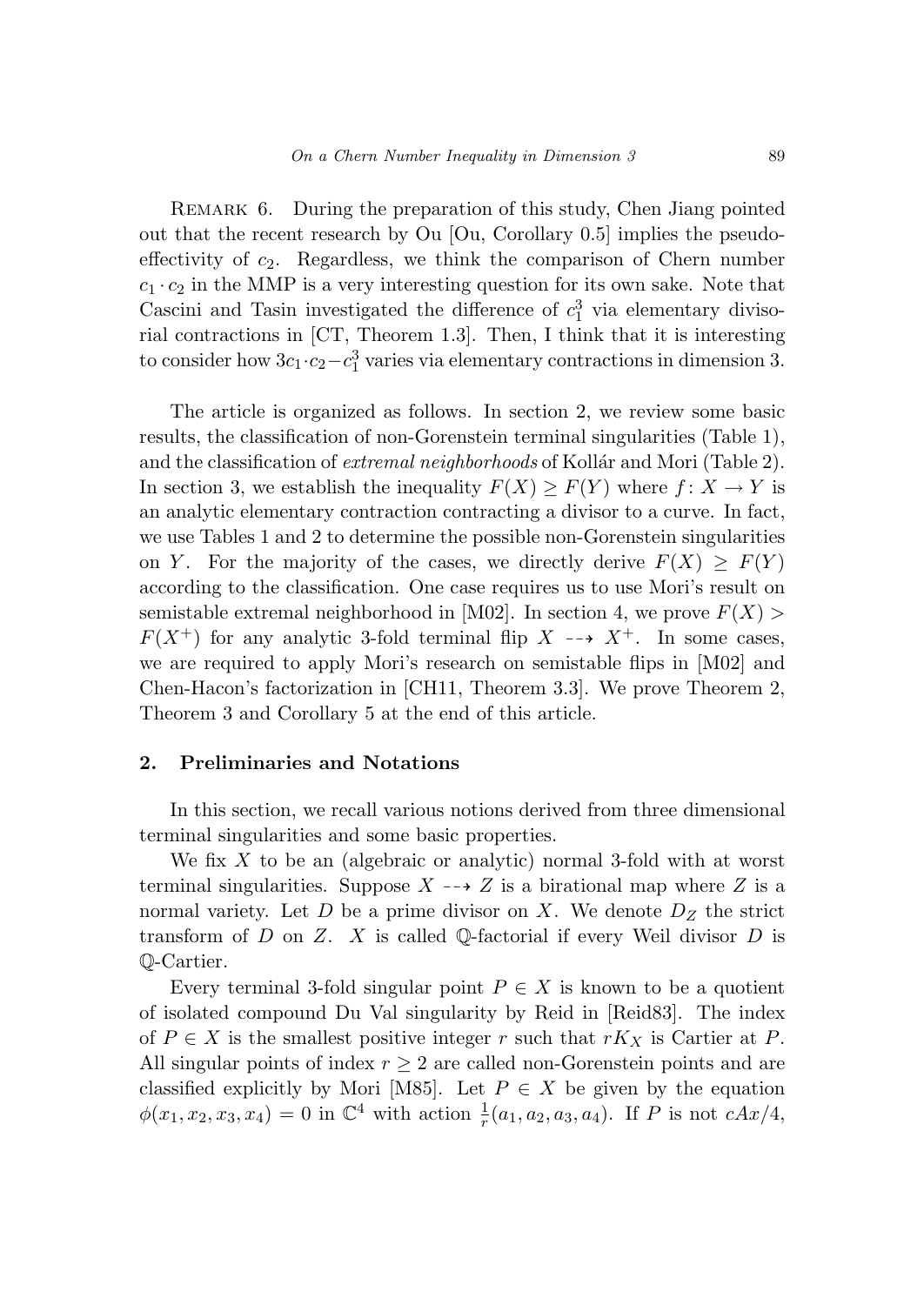up to a permutation of  $x_1, x_2, x_3, x_4$ , there exists exactly one invariant, say  $x_4$ , satisfying  $wt(x_4) \equiv wt(\phi) \equiv 0 \pmod{r}$  where  $wt(x_1, x_2, x_3, x_4) :=$  $(a_1, a_2, a_3, a_4)$  and

$$
wt(\phi) := \min \{ \sum_{i=1}^4 a_i l_i \mid \text{the monomial } x_1^{l_1} x_2^{l_2} x_3^{l_3} x_4^{l_4} \text{ appears in } \phi \}.
$$

If *P* is of type  $cAx/4$ , the action can be assumed to be  $\frac{1}{4}(1,3,1,2)$ . The axial multiplicity  $am(P \in X)$  is defined (in [M88, 1a.5]) by

 $am(P \in X) := \max\{ j \in \mathbb{N} \mid x_4^j \text{ divides the polynomial } \phi(0,0,0,x_4) \}.$ 

We shall use the axial weight  $aw(P \in X)$  instead which is defined (see [Haya99]) by

$$
aw(P \in X) := \begin{cases} am(P \in X) & \text{if } p \in X \text{ is not of type } cAx/4 \\ (am(P \in X) + 1)/2 & \text{if } p \in X \text{ is of type } cAx/4 \end{cases}
$$

Suppose  $aw(P \in X) = k > 0$ . If *P* is not  $cAx/4$ , then  $P \in X$  can be locally deformed into *k* cyclic quotient points  $\frac{1}{r}(a, -a, 1)$  (See [YPG, Section 6]). If *P* is  $cAx/4$ , it can be deformed into one cyclic quotient point  $\frac{1}{4}(1, -1, 1)$ and  $k-1$  cyclic quotient points  $\frac{1}{2}(1,1,1)$ . This collection of cyclic quotient terminal singularities is called the basket of  $P \in X$ . Define  $F(P \in X)$ (resp.  $\Xi(P \in X)$ ) to be the rational number  $k(r - \frac{1}{r})$  (resp. *kr*). Note that for each non-Gorenstein point  $P \in X$ , the dual graph  $\Delta(E)$  of a general member  $E \in |-K_X|$  in a neighborhood of P is determined by Reid in [YPG, Section 6]. We list in Table 1 for the classification and numerical invariants of various types. Note that if  $P \in X$  is of type  $cAx/2$ , then  $\Delta(E) = D_{m+2}$ where  $m \geq 2$  is an integer which may be different from the axial weight 2.

For a terminal 3-fold *X*, define

$$
\Xi(X) := \sum_{P \in \text{Sing}(X)} \Xi(P \in X), \quad F(X) := \sum_{P \in \text{Sing}(X)} F(P \in X).
$$

A proper birational morphism  $f: X \to Y$  is called an elementary contraction contracting a divisor to a point *Q* (resp. a curve Γ) if  $f_*(\mathcal{O}_X) = \mathcal{O}_Y$ , the exceptional set  $\text{Exc}(f) = F$  is an irreducible divisor on *X*, relative Picard number  $\rho(X/Y) = 1$ , and  $-K_X$  is *f*-ample such that  $f(F)$  is a point *Q* (resp. a curve Γ).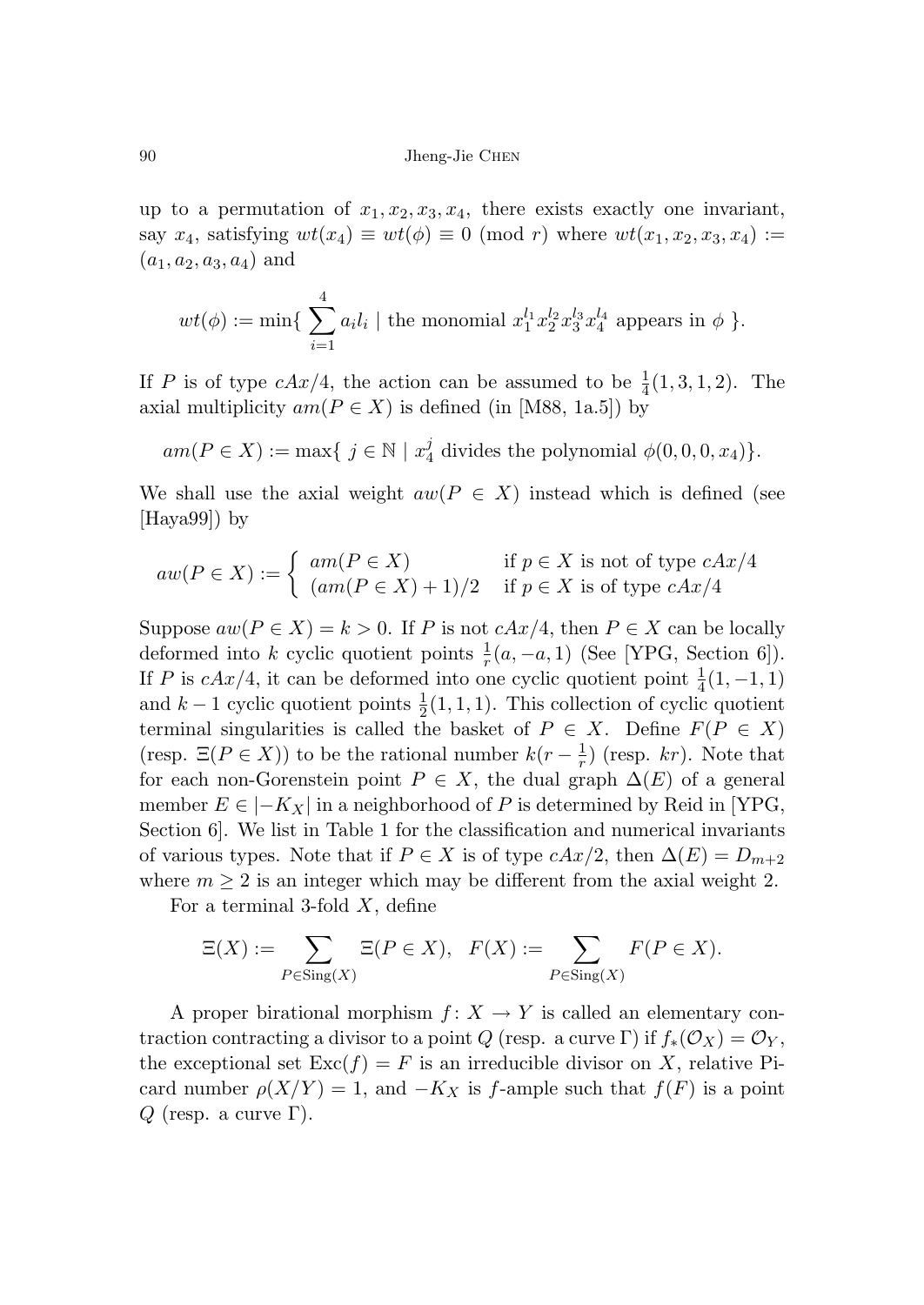Similarly, a proper birational morphism  $f: X \to Y$  is called a flipping contraction (resp. flopping contraction) if  $f_*(\mathcal{O}_X) = \mathcal{O}_Y$ ,  $\text{Exc}(f)$  is a curve,  $\rho(X/Y) = 1$  and  $-K_X$  is *f*-ample (resp. *f*-trivial). In this case, the flip (resp. a flop) of *f* is a birational morphism  $f^+ \colon X^+ \to Y$  where  $X^+$  is a terminal 3-fold such that  $f^+_{*}(\mathcal{O}_{X^+}) = \mathcal{O}_Y$ ,  $\text{Exc}(f^+)$  is a curve,  $\rho(X^+/Y) =$ 1 and  $K_{X^+}$  is *f*-ample (resp.  $f^+$ -trivial).  $f^+$  is called the flipped contraction (resp. a flopped contraction). A curve *C* in the exceptional set  $\text{Exc}(f)$  is called a flipping (resp. flopping) curve. A curve  $C^+$  in the exceptional set  $\text{Exc}(f^+)$  is called a flipped (resp. flopped) curve. Note that *C* (resp.  $C^+$ ) might be reducible.

We recall some definitions in [KM92, CH11].

DEFINITION 7. An extremal neighborhood is a proper bimeromorphic morphism  $f: X \supset C \to Y \ni Q$  satisfying the following properties.

- 1. *X* is an analytic 3-fold with at worst terminal singularities.
- 2. *Y* is normal and *Q* is the distinguished point.
- 3.  $f^{-1}(Q) = C$  is isomorphic to  $\mathbb{P}^1$ .
- 4.  $K_X \cdot C < 0$ .

Denote by  $E_X \in |-K_X|$  a general element in the extremal neighborhood *X* ⊃ *C* and  $E_Y := f(E_X)$ . Then  $E_X$  and  $E_Y$  are normal Du Val surfaces and the restriction  $f|_{E_X}: E_X \to E_Y$  is a partial resolution by Kollár and Mori [KM92, Theorem 2.2]. Moreover, they gave the classification of the possible extremal neighborhoods which we summarize in Table 2 where  $\Delta(E_X)$  and  $\Delta(E_Y)$  are the corresponding dual graphs,  $\mu_{C \subset X} := \max\{\text{index } r(P) \mid P \in$  $C$ <sup>}</sup>, and *IA, IIA, IC, IIB, III* (resp.  $IA^{\vee}, II^{\vee}$ ) denote the local structures of extremal neighborhoods of primitive points (resp. imprimitive points)  $(cf. [M88, Appendix A]).$ 

The extremal neighborhood *X* ⊃ *C* is called semistable if  $\Delta(E_Y)$  is *A*-type. Otherwise, it is called non-semistable. From Table 2, only cases 2.2.1.1 and 2.2.4 are semistable. The extremal neighborhood  $X \supset C$  is called isolated if  $f|_{X-C}$ :  $X - C \rightarrow Y - \{Q\}$  is an isomorphism. Otherwise, it is called divisorial. If  $f: X \to Y$  is an isolated extremal neighborhood (i.e., a flipping contraction) and  $f^+ : X^+ \to Y$  is the flipped contraction, we define  $\mu_{C^+ \subset X^+} := \max\{\text{index } r(P^+) \mid P^+ \in C^+\}.$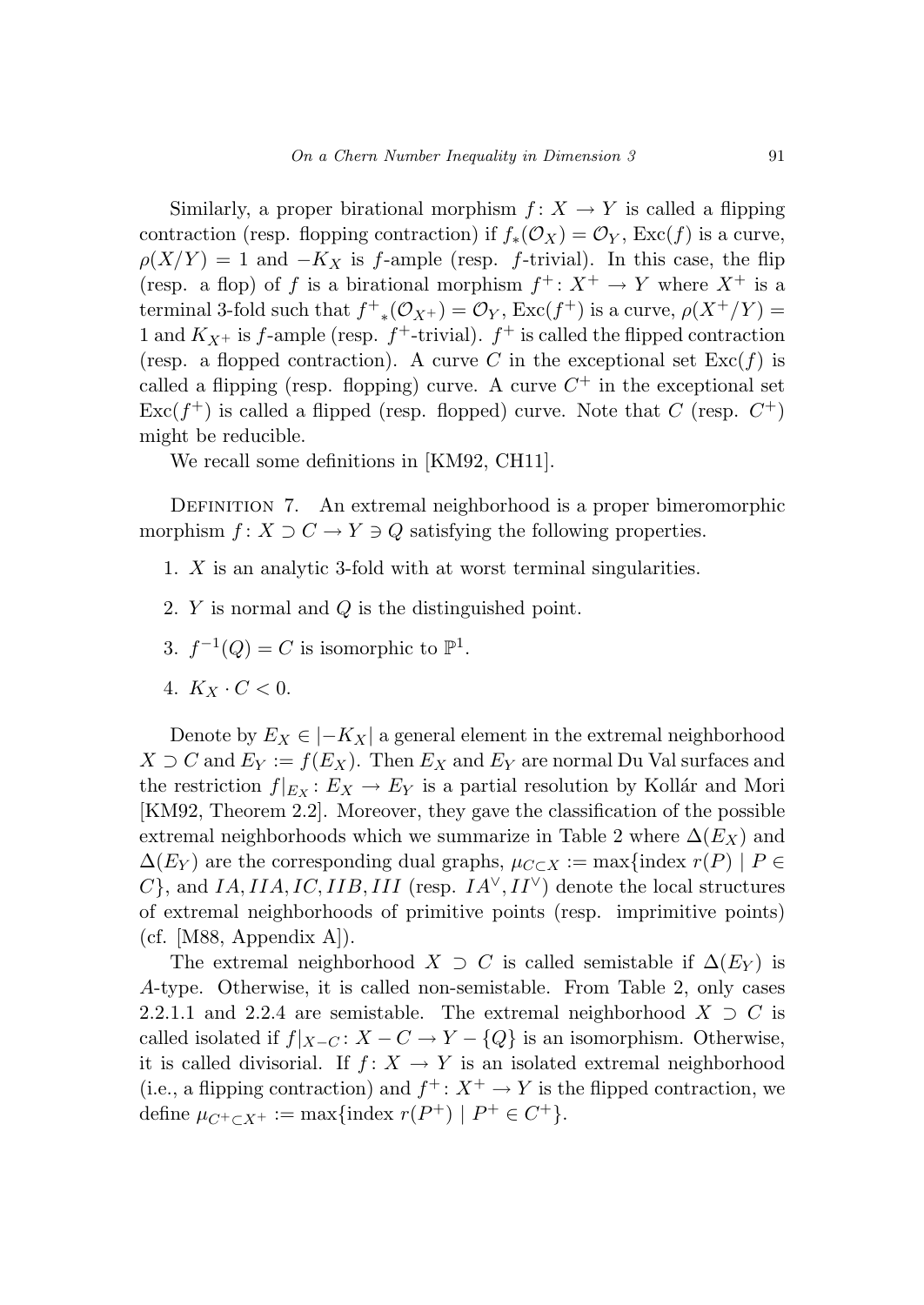| type                 | type of action                                   | $\delta$      | $\Delta(E)$        | basket                                                                             | $\Xi(P\in X)$ | $F(P\in X)$                              |
|----------------------|--------------------------------------------------|---------------|--------------------|------------------------------------------------------------------------------------|---------------|------------------------------------------|
|                      | $\frac{1}{r}(a, -a, 1, 0)$                       | ۼ             | $A_{rk-1}$         | $k \times (b,r)$                                                                   | rk.           | یو جا<br>$\overline{\phantom{a}}$<br>rk. |
| $\frac{cA/r}{cAx/2}$ | $\frac{1}{2}(0, 1, 1, 1)$                        | $\mathcal{C}$ | $D_{m+2}(m\geq 2)$ |                                                                                    |               |                                          |
| cAx/4                | $\frac{1}{4}(1, 1, 3, 2)$                        | ي<br>م        | ${\cal D}_{2k+1}$  | 2 × (1, 2)<br>{(1, 4), (k - 1) × (1, 2)}<br>k × (1, 2)<br>2 × (1, 3)<br>3 × (1, 2) | $2k+2$        | ನಿ ಹೆ <sup>4</sup> ತೆ ಸ್ವಾ               |
| $cD/2$               | $\frac{1}{2}(1,0,1,1)$<br>$\frac{1}{2}(0,2,1,1)$ | P             | $D_{2k}$           |                                                                                    | 2k            |                                          |
| cD/3                 | (0, 2, 1, 1)                                     | $\mathcal{C}$ | $E_6$              |                                                                                    |               |                                          |
| cE/2                 | $\frac{1}{2}(0,1,1,1)$                           |               | $E_7$              | (1, 2)                                                                             | Ğ             |                                          |

| )<br>֚֡֡<br>l<br>İ                                                                                                                        |
|-------------------------------------------------------------------------------------------------------------------------------------------|
|                                                                                                                                           |
| l<br>ׇ֚                                                                                                                                   |
| I                                                                                                                                         |
| l<br>֦֚֚֚֚֚֚֚֚֡֡֡֡֡֡֡<br>l                                                                                                                |
|                                                                                                                                           |
| Ì<br>j<br>ׇ֚֘֡<br>I                                                                                                                       |
|                                                                                                                                           |
| $\ddot{\phantom{a}}$<br>֖֖֖֧ׅ֧֧֧֧֚֚֚֚֚֚֚֚֚֚֚֚֚֚֚֚֚֚֚֚֚֚֚֚֚֚֚֚֚֡֝֝֬֝֓֞֝֓<br>֖֚֚֚֚֡֡֬֝<br>֖֖֖֖ׅ֧ׅ֖֖֧֚֚֚֚֚֚֚֚֚֚֚֚֚֚֚֚֚֚֚֚֚֚֚֚֚֚֚֚֚֚֚֡֬֝֬֝֓֝֬ |
| l                                                                                                                                         |
| I                                                                                                                                         |
|                                                                                                                                           |
| ۱                                                                                                                                         |
|                                                                                                                                           |
| l                                                                                                                                         |
|                                                                                                                                           |
|                                                                                                                                           |

Table 2. Extremal Neighborhoods. Table 2. Extremal Neighborhoods.

| ref in  KM92                                                                                                                                                                                                                                                             | type                                                                          | $\mu_{C\subset X}$ | $\overline{\Delta(E_X)}$                                                                                                                            | $\Delta(E_Y)$                                                                                                                                 | remark     |
|--------------------------------------------------------------------------------------------------------------------------------------------------------------------------------------------------------------------------------------------------------------------------|-------------------------------------------------------------------------------|--------------------|-----------------------------------------------------------------------------------------------------------------------------------------------------|-----------------------------------------------------------------------------------------------------------------------------------------------|------------|
| 2.2.1.1                                                                                                                                                                                                                                                                  | $L1 + 17$                                                                     |                    | $A_{rk-1}$                                                                                                                                          |                                                                                                                                               |            |
|                                                                                                                                                                                                                                                                          |                                                                               |                    |                                                                                                                                                     |                                                                                                                                               |            |
|                                                                                                                                                                                                                                                                          | $cD/3(+II) \ II A(cAx/4)(+I)$                                                 |                    |                                                                                                                                                     |                                                                                                                                               |            |
|                                                                                                                                                                                                                                                                          | cAx/2                                                                         |                    |                                                                                                                                                     |                                                                                                                                               |            |
|                                                                                                                                                                                                                                                                          | $cD/2$ $cE/2$                                                                 |                    |                                                                                                                                                     |                                                                                                                                               |            |
|                                                                                                                                                                                                                                                                          |                                                                               |                    |                                                                                                                                                     |                                                                                                                                               |            |
| $\begin{array}{ll} 2.2.1.2\\ 2.2.1.3\\ 2.3.1.3\\ 2.2.1'.2\\ 2.2.1'.2\\ 2.2.1'.3\\ 2.2.1'.3\\ 2.2.1'.4\\ 2.2.2'.4\\ 2.2.2'.4\\ 2.2.2'.4\\ 2.2.2'.5\\ 2.2.3.3\\ 2.2.3.3\\ 2.2.3.3\\ 2.2.3.3\\ 2.2.3.3\\ 2.2.3.3\\ 2.2.3.3\\ 2.2.3.3\\ 2.2.3.3\\ 2.2.3.3\\ 2.2.3.3\\ 2.2.3$ | II <sup>v</sup> (cAx/4)<br>IC(cyclic quoti<br>IIB                             |                    | $E_6$<br>$D_{2k+1}$<br>$D_{4}$<br>$D_{2k}$<br>$E_7$<br>$D_{2k+1}$<br>$A_{r-1}$<br>$A_{r-1} + D_{2k}$<br>$A_{r-1} + A_1$<br>$A_{r+1} + A_{r_2k_2-1}$ | $\begin{array}{l} A_{rk-1} \\ E_6 \\ D_{2k+1} \\ D_{-2k} \\ D_{-2k+1} \\ D_{2k+1} \\ D_{-2k+1} \\ D_{-k+2} \\ D_{r+2} \\ D_{r+1} \end{array}$ |            |
|                                                                                                                                                                                                                                                                          |                                                                               |                    |                                                                                                                                                     |                                                                                                                                               | r is odd   |
|                                                                                                                                                                                                                                                                          |                                                                               |                    |                                                                                                                                                     |                                                                                                                                               |            |
|                                                                                                                                                                                                                                                                          |                                                                               |                    |                                                                                                                                                     |                                                                                                                                               | $r$ is odd |
|                                                                                                                                                                                                                                                                          | $\begin{array}{lcl} I A + I A \\ I A + I A + III \\ ssIA + IA \\ \end{array}$ |                    |                                                                                                                                                     |                                                                                                                                               | $r$ is odd |
| 2.2.4                                                                                                                                                                                                                                                                    |                                                                               | $\max\{r_1, r_2\}$ |                                                                                                                                                     | $A_{r_1k_1+r_2k_2-1}$                                                                                                                         |            |
| 2.2.5                                                                                                                                                                                                                                                                    |                                                                               |                    | mooth                                                                                                                                               | mooth                                                                                                                                         |            |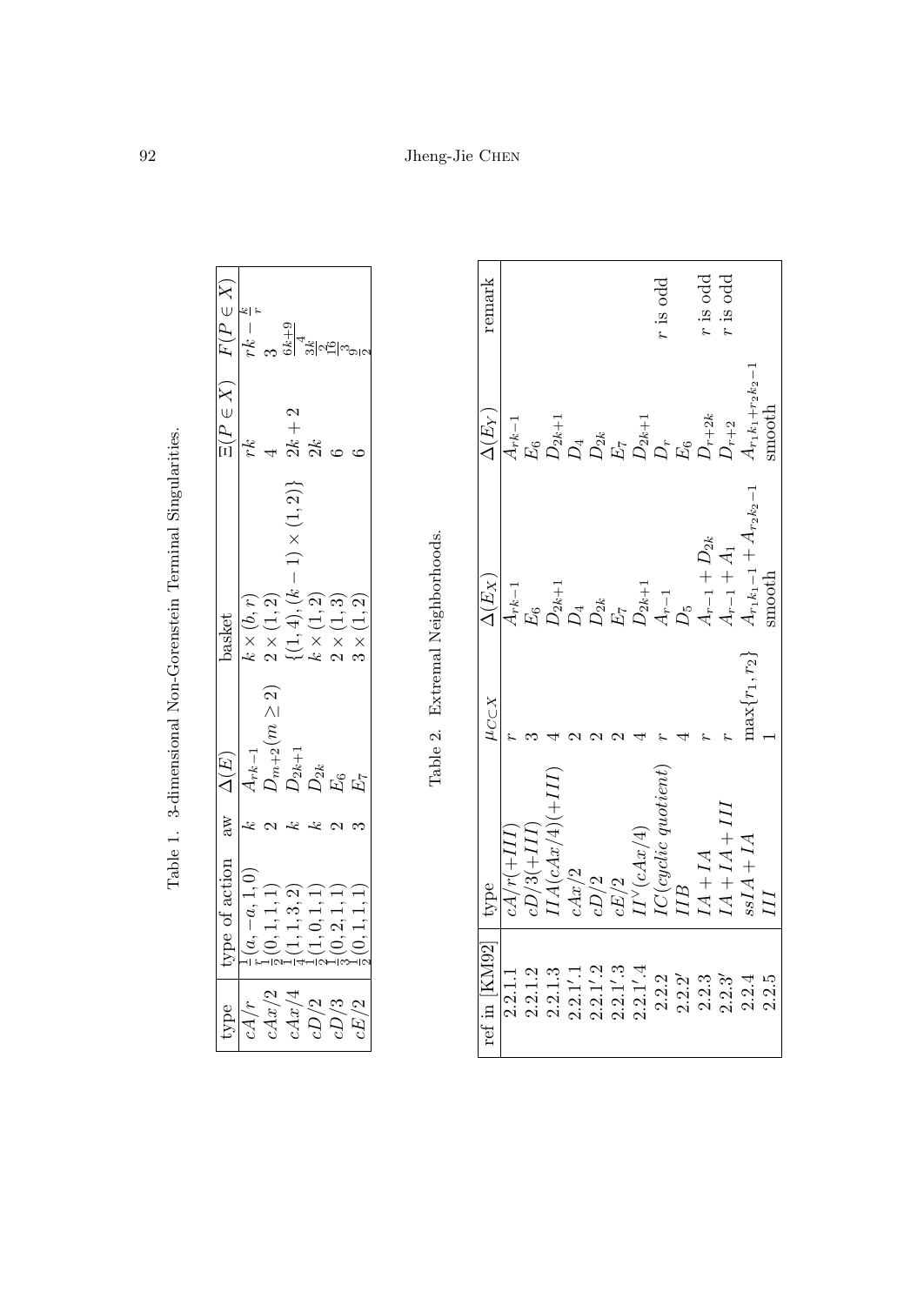DEFINITION 8. Suppose  $P \in X$  is a terminal 3-fold singular point with index  $r > 1$ . We say that  $q: W \to X$  is a *w*-morphism if it is an elementary contraction contracting a divisor to the point *P* with minimal discrepancy 1*/r*.

### **2.1. Cartier index**

In this subsection, we collect some known results.

LEMMA 9. Let  $f: X \to Y$  be an elementary contraction contracting a divisor to a curve  $\Gamma$ . If  $Q \in \Gamma$  is a non-Gorenstein point of Y with index r, then *X* has a singular point of index  $r_i \geq 2r$  such that  $r_i$  is divisible by r.

PROOF. Denote by *F* the exceptional divisor of *f*. Let  $g: W \to X$ be a resolution of *X* obtained by successive weighted blowups over singular points on  $f^{-1}(\Gamma)$ . Then we may write

$$
K_W = g^* K_X + \sum_{i=1}^s \frac{a_i}{r_i} F_i
$$
 and  $g^* F = F_W + \sum_{i=1}^s \frac{\alpha_i}{r_i} F_i$ ,

where all  $a_i$ ,  $\alpha_i$  and  $r_i$  are positive integers. Therefore,

$$
K_W = g^* f^* K_Y + F_W + \sum_{i=1}^s \frac{a_i + \alpha_i}{r_i} F_i.
$$

Now  $f \circ q : W \to Y$  is a resolution of Y. There exists an exceptional divisor over *Y* with discrepancy  $\frac{1}{r}$  by [Haya99, Haya00]. Hence for some *i*, we have

$$
\frac{1}{r} = \frac{a_i + \alpha_i}{r_i} \ge \frac{2}{r_i}.\ \Box
$$

LEMMA 10. If  $X \rightarrow X^+$  is a 3-fold terminal flip, then  $\mu_{C \subset X}$  >  $\mu_{C^+ \subset X^+}.$ 

PROOF. Let  $f: X \to Y$  be a flipping contraction and  $f^+ : X^+ \to Y$  be the flipped contraction. Let *W* be a common resolution of *X* and  $X^+$  and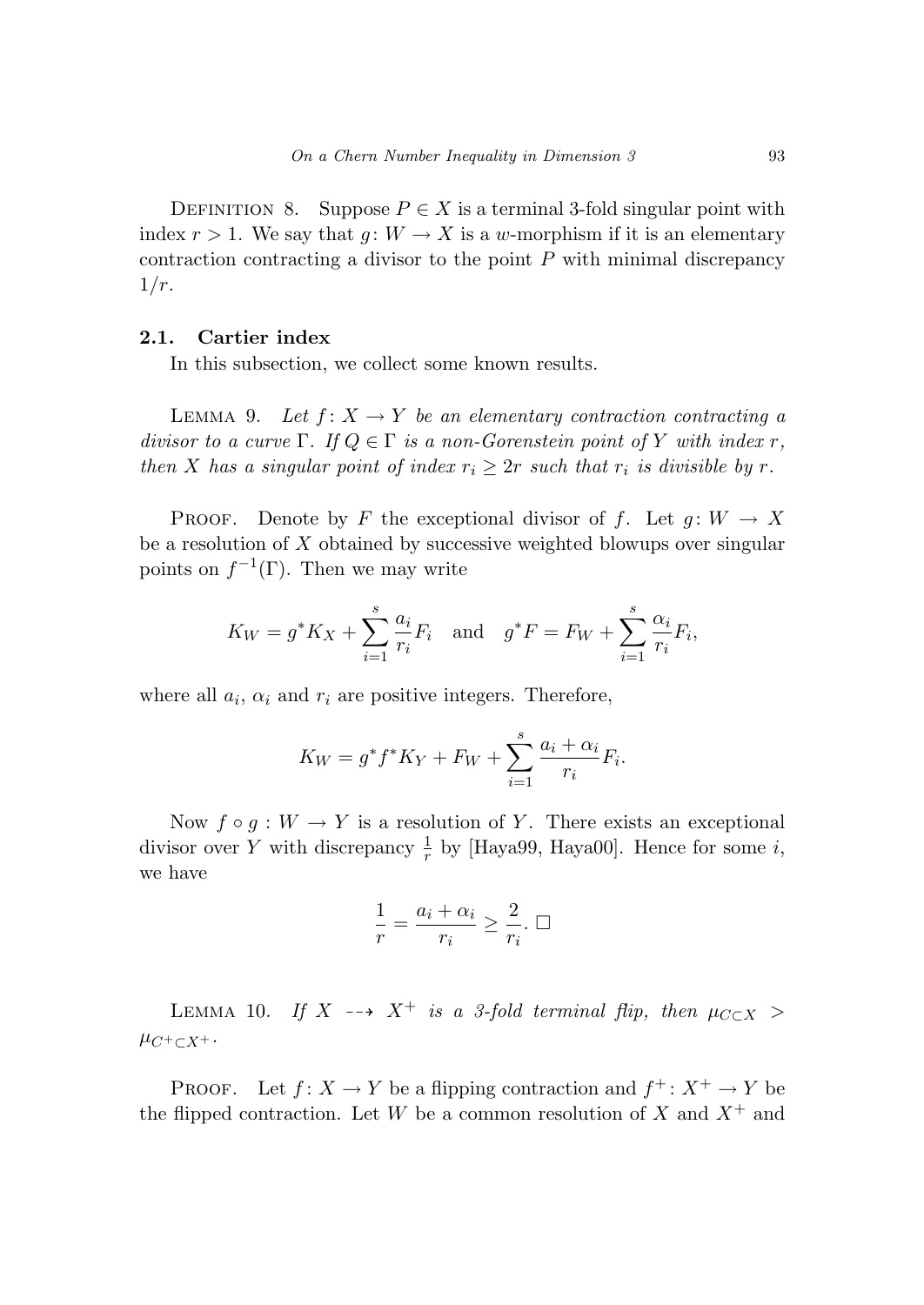$g: W \to X$  and  $g^+ : W \to X^+$  be the corresponding morphisms. Then, we write

$$
K_W = g^* K_X + \sum_{i=1}^s \frac{a_i}{r_i} F_i = g^{+*} K_{X^+} + \sum_{i=1}^s b_i F_i
$$

where all  $a_i$ , and  $r_i$  (resp.  $b_i$ ) are positive integers (resp. rational numbers). By the negativity lemma, each  $\frac{a_i}{r_i} < b_i$  (cf. [Kol92, Lemma 2.19]).

There exists an exceptional divisor over  $X^+$  with discrepancy  $\frac{1}{\mu_{C^+ \subset X^+}}$ . Hence  $\frac{1}{\mu_{C^+ \subset X^+}} = b_i$  for some *i* and it follows that

$$
\frac{1}{\mu_{C^+ \subset X^+}} = b_i > \frac{a_i}{r_i} \ge \frac{1}{r_i} \ge \frac{1}{\mu_{C \subset X}}. \ \Box
$$

From Lemma 9 and Lemma 10, we easily derive the following assertion.

COROLLARY 11. Let  $f: X \to Y$  be an elementary contraction contracting a divisor *E* to a curve  $\Gamma$ . If  $\Gamma$  contains a non-Gorenstein point of *Y*, then  $E$  contains at least one non-Gorenstein point (of  $X$ ) of index greater than 3. Similarly, if  $X \dashrightarrow X^+$  is a 3-fold terminal flip with  $\mu_{C \subset X} = 2$ , then  $X^+$  has only Gorenstein points on the flipped curves.

The following easy result will be used frequently in our computations.

LEMMA 12. Let  $P \in X$  be a terminal singular point and let  $D \in |-K_X|$ be an element. Suppose that  $D$  is of type  $E_n$  then the general member is of type  $E_m(m \leq n)$ ,  $D_m(m < n)$ , or  $A_m(m < n)$ . Similarly, if D is of type *D<sub>n</sub>*, then the general member is of type  $D_m(m \leq n)$  or  $A_m(m < n)$ . Also, if *D* is of type  $A_n$ , then the general member is of type  $A_m(m \leq n)$ .

PROOF. This is the case since corank and Milnor number are semicontinuous. See [GLS, Corollary 2.49, 2.52, 2.54] for details.  $\square$ 

# **3. Inequalities for Analytic Elementary Contractions Contracting a Divisor to a Curve**

In this section, we verify the desired inequalities  $\Xi(X) \geq \Xi(Y)$  and  $F(X) \geq F(Y)$  for every divisorial extremal neighborhood  $f: X \supset C \to Y \ni$ *Q*. The computations base on the classification in Table 2.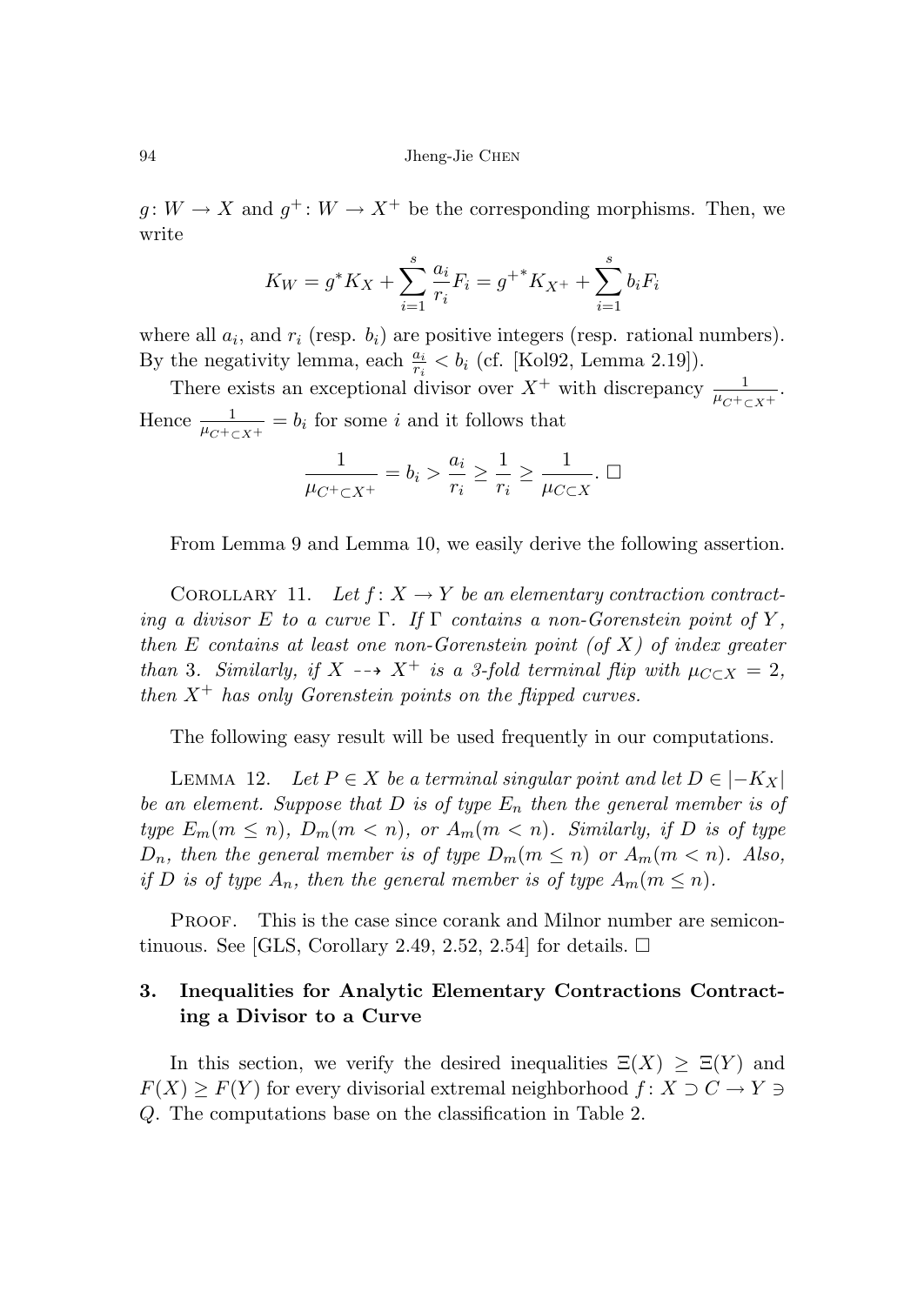For our purpose, we may assume that *Q* is a non-Gorenstein point of index  $r' > 1$  and axial weight  $k'$ . Furthermore, we have the following observation.

PROPOSITION 13. Let  $f: X \supset C \rightarrow Y \ni Q$  be an extremal neighborhood that contracts a divisor to a curve. Then the point *Q* cannot be of type *cE/*2, *cD/*3 nor *cAx/*4.

Proof. Denote by  $E \in |-K_Y|$  a general member near  $Q \in Y$ .

Suppose that  $Q \in Y$  is of type  $cE/2$ . Since the dual graph  $\Delta(E)$  is of type *E*<sup>7</sup> by Table 1, it follows from Lemma 12 that the extremal neighborhood must be of type 2.2.1'.3. By Lemma 9,  $\mu_{C \subset X} \geq 4$ , which is impossible. Similar argument shows that *Q* cannot be of type *cD/*3.

Suppose  $Q \in Y$  is of type  $cAx/4$ . Then  $\Delta(E)$  is *D*-type. By Lemma 12 and Table 2, the extremal neighborhood is non-semistable and each non-Gorenstein point on *X* has index 2, 4 or an odd integer  $r \geq 3$ . By Lemma 9, the fiber  $f^{-1}(Q) = C$  contains a non-Gorenstein point whose index is greater than 7 and is divisible by 4, which is impossible.  $\Box$ 

PROPOSITION 14. Let  $f: X \supset C \rightarrow Y \ni Q$  be an extremal neighborhood that contracts a divisor to a curve. Then  $\Xi(X) \geq \Xi(Y)$  and  $F(X) \geq F(Y)$ . Moreover, if *C* contains a non-Gorenstein point of X, then  $F(X) > F(Y)$ .

PROOF. Since  $f$  is an isomorphism outside the exceptional divisor, by abusing of notations, one may assume

$$
\Xi(X) = \sum_{P \in C \cap \text{Sing}(X)} \Xi(P \in X) \quad (\text{resp. } F(X) = \sum_{P \in C \cap \text{Sing}(X)} F(P \in X) \),
$$

and  $\Xi(Y) = \Xi(Q \in Y)$  (resp.  $F(Y) = F(Q \in Y)$ ). Furthermore, we may assume that  $Q \in Y$  is a non-Gorenstein point. From Proposition 13 and Table 1, we divide the proof into three parts according to the types of  $Q \in Y$ .

Denote  $r'$  (resp.  $k'$ ) to be the index (resp. axial weight) of  $Q \in Y$ . **Case**  $Q \in Y$  is of type  $cAx/2$ : By Lemma 9 and Table 1, we have  $\mu_{X\supset C} \geq 4$ . In particular,  $\Xi(X) \geq 4 = \Xi(Y)$  and  $F(X) > 3 = F(Y)$ .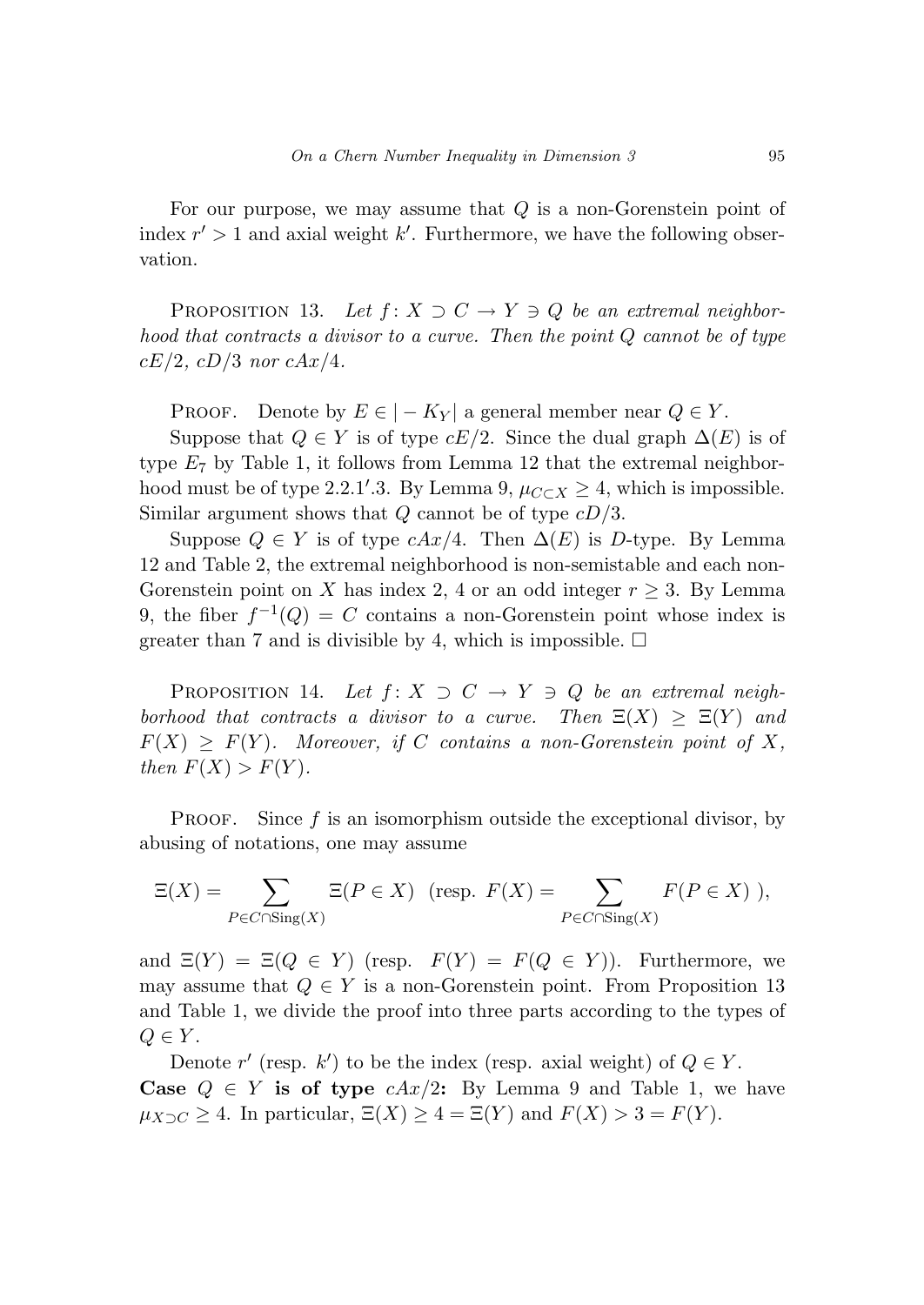**Case**  $Q \in Y$  is of type  $cD/2$ : Since the dual graph of a general member in  $|-K_Y|$  near  $Q \in Y$  is of type  $D_{2k'}$ , the extremal neighborhood is non-semistable. Since  $\mu_{X\supset C} \geq 4$ , it remains to consider the extremal neighborhood in the cases 2*.*2*.*1*.*3, 2*.*2*.*1 *.*4, 2*.*2*.*2, 2*.*2*.*2 , 2*.*2*.*3 and 2*.*2*.*3 . In the cases 2.2.1.3 and 2.2.1'.4, we have  $E_X \simeq E_Y \in |-K_Y|$  near *Q*. Since  $\Delta(E_X) = \Delta(E_Y) = D_{2k+1}$ , by Lemma 12, this gives  $2k+1 \geq 2k'$ . Thus,  $\Xi(X) = 2k + 2 > 2k' = \Xi(Y)$  and  $F(X) = (6k + 9)/4 > 3k'/2 = F(Y)$ . In the case 2.2.3, we have  $E_X \not\cong E_Y \in |-K_Y|$  and  $m \geq 3$  is odd. By Lemma 12, one sees  $\Xi(X) = r + 2k \geq 2k' = \Xi(Y)$  and so

$$
F(X) = r - \frac{1}{r} + \frac{3k}{2} > \frac{3r}{4} + \frac{3k}{2} \ge \frac{3k'}{2} = F(Y).
$$

Computations in the cases 2*.*2*.*2, 2*.*2*.*2 and 2*.*2*.*3 are similar to the above case 2*.*2*.*3 and we omit it.

**Case**  $Q \in Y$  is of type  $cA/r'$ : If the extremal neighborhood  $X \supset C$ contains exactly one non-Gorenstein point, by Lemma 9, the computations are similar to previous cases and we leave it to the reader. From now on, we may assume  $X \supset C$  contains at least two non-Gorenstein points.

Suppose  $X \supset C$  is the semistable case 2.2.4. The dual graphs are  $\Delta(E_X) = A_{r_1k_1-1} + A_{r_2k_2-1}, \Delta(E_Y) = A_{r_1k_1+r_2k_2-1}.$  By Lemma 12, it follows that  $\Xi(Y) = r'k' \leq r_1k_1 + r_2k_2 = \Xi(X)$ . From [M02, Theorem 4.5] and Lemma 9, one has  $r' = \gcd(r_1, r_2) \le \min\{r_1, r_2\}$  and  $r_1 \ne r_2$ . If  $k_1 + k_2 > k'$ , then

$$
F(Y) - F(X) < (k_1 + k_2) \left( r' - \frac{1}{r'} \right) - k_1 \left( r_1 - \frac{1}{r_1} \right) - k_2 \left( r_2 - \frac{1}{r_2} \right)
$$
\n
$$
= k_1 \left( r' - \frac{1}{r'} - r_1 + \frac{1}{r_1} \right) + k_2 \left( r' - \frac{1}{r'} - r_2 + \frac{1}{r_2} \right) \le 0.
$$

We may assume that  $k_1 + k_2 \leq k'$ . Then  $\frac{k_1}{r_1} + \frac{k_2}{r_2} < \frac{k_1}{r'} + \frac{k_2}{r'} \leq \frac{k'}{r'}$  and

$$
F(Y) - F(X) = \Xi(Y) - \Xi(X) + \left(\frac{k_1}{r_1} + \frac{k_2}{r_2} - \frac{k'}{r'}\right) < 0.
$$

Finally, we claim that  $X \supset C$  is neither in the case 2.2.3 nor in the case 2*.*2*.*3 . Suppose not. *C* contains two non-Gorenstein points of indices *r* and 2 (and probably a Gorenstein point) where *r* is odd. Note that  $-K_X \cdot C =$ −1*/*2*r* by [KM92, (2.12)] and [M07]. Thus, by [M88, Corollary 1.10], the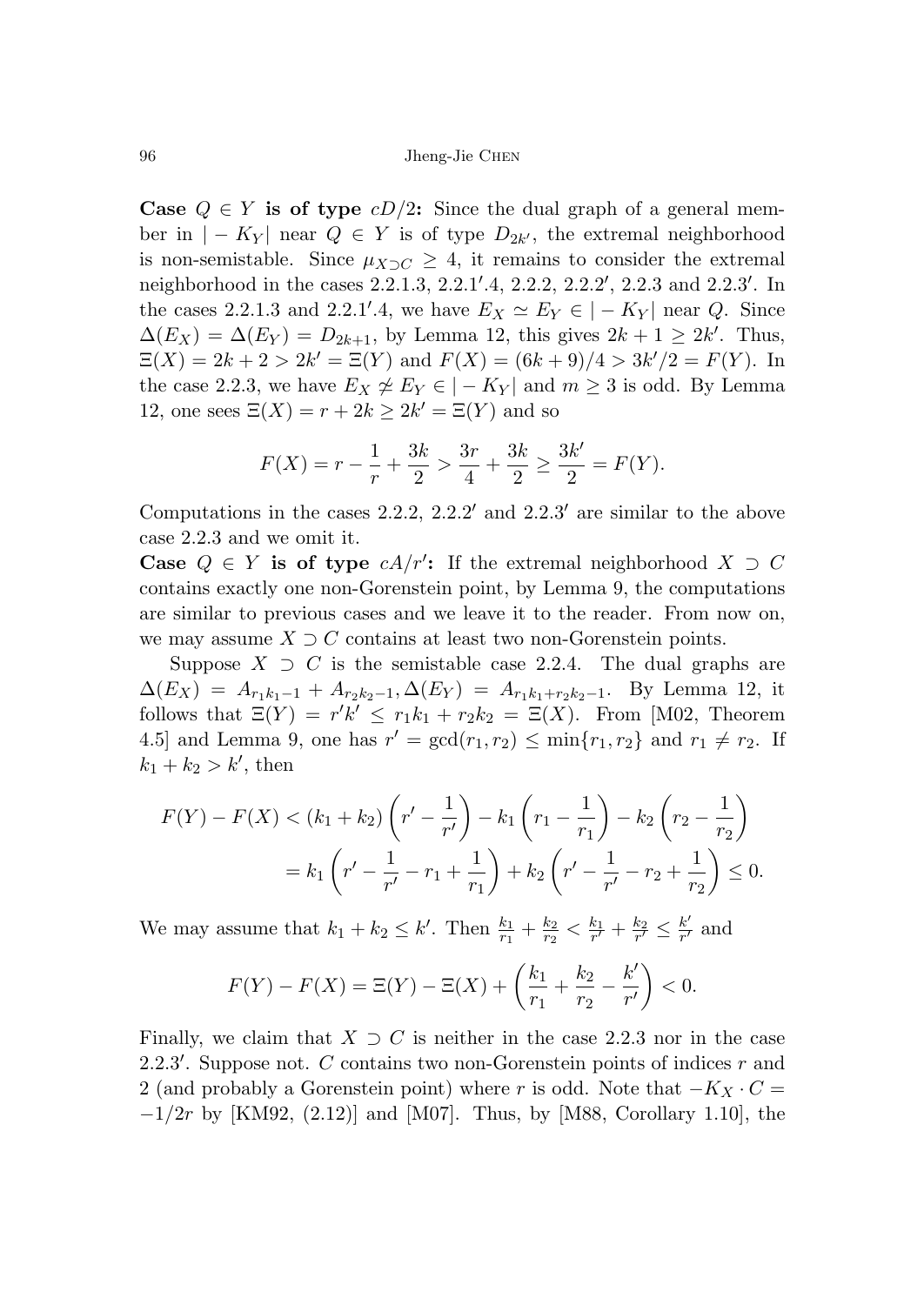extremal neighborhood  $X \supset C$  is locally primitive. By [M88, Corollary 1.12],  $1 < r' = \gcd(r, 2) = 1$  gives a contradiction. This completes the proof of Proposition 14.  $\Box$ 

#### **4. Inequalities for Analytic** 3**-Fold Terminal Flips**

In this section, we prove the inequalities  $\Xi(X) \geq \Xi(X^+)$  and  $F(X)$  $F(X^+)$  for any analytic 3-fold terminal flip  $X \dashrightarrow X^+$ .

We start with the following useful result which can be viewed as an application of [KM92, Theorem 2.2] (cf. [MP2, Proposition 2.3]).

THEOREM 15. Suppose  $X \supset C$  is an isolated extremal neighborhood and *X* -- $\rightarrow$  *X*<sup>+</sup> is the flip. Let  $E_X \in |-K_X|$  be a general element and  $E_{X^+} \in |-K_{X^+}|$  be its strict transform. Then  $E_{X^+}$  is normal near the flipped curve and has at worst Du Val singularities. Moreover, if *S* is the minimal resolution of  $E_X$ , then the induced rational map  $S \dashrightarrow E_{X^+}$  is a morphism.

PROOF. Let  $f: X \to Y$  be a flipping contraction and  $f^+ : X^+ \to Y$  be the flipped contraction of *f*. By [KM92, Theorem 2.2], the surfaces  $E_X$  and *E<sup>Y</sup>* are normal and have at worst Du Val singularities and the restriction morphism  $f|_{E_X}: E_X \to E_Y$  is crepant. By inversion of adjunction, the pair  $(X, E_X)$  is canonical. Since the birational map  $X \dashrightarrow X^+$  is  $(K_X + E_X)$ flop, the pair  $(X^+, E_{X^+})$  is canonical. By adjunction, the surface  $E_{X^+}$  is normal and has at worst Du Val singularities.

Because  $K_{E_{X^+}} = \mathcal{O}_{E_{X^+}}$  is  $f^+|_{E_{X^+}}$ -trivial, the restriction morphisms  $E_X \to E_Y$  and  $\ddot{f}^+|_{E_{X^+}}: E_{X^+} \to E_Y$  are both crepant. Hence *S* is also the minimal resolution of  $E_Y$ .  $\Box$ 

The isolated extremal neighborhoods are classified by Kollár and Mori in Table 3. They are named  $k1A, cD/3, IIA, IC, kAD, k2A$  according to the general element  $E \in |-K_X|$  of  $X \supset C$ . This classification enables us to study the non-Gorenstein points on the flipped curve  $C^+$  when  $X \dashrightarrow X^+$ is an analytic 3-fold terminal flip.

To simplify the notions, we denote *P* the non-Gorenstein point (resp. *P*1*, P*<sup>2</sup> the non-Gorenstein points) on the flipping curve *C* with index *r* and axial weight *k* (resp. indices  $r_1, r_2$  and axial weights  $k_1, k_2$ ). We denote  $P^+$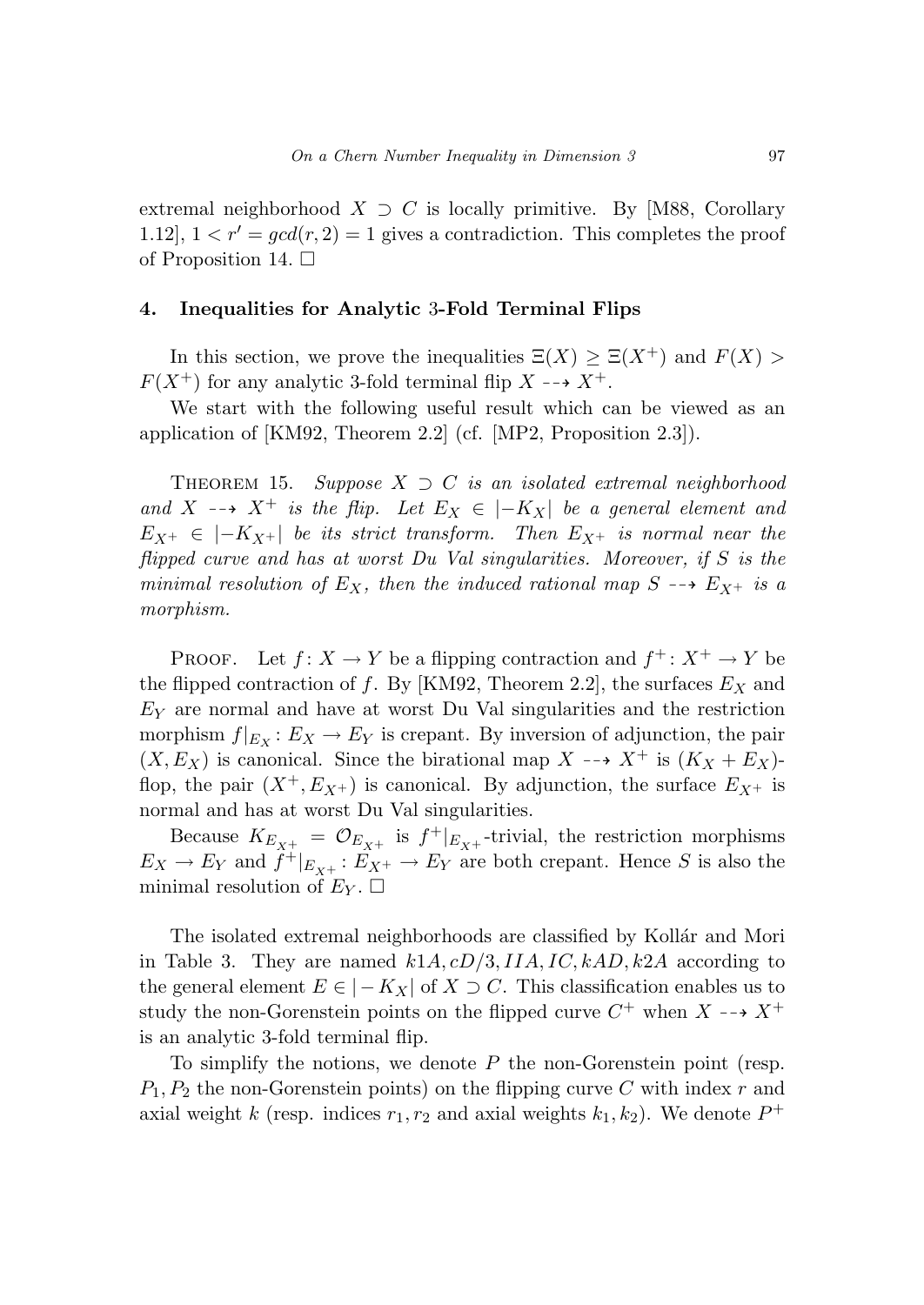| remark             |                   |                    |                     | $r$ is odd             | $r$ is odd         |                                                   |
|--------------------|-------------------|--------------------|---------------------|------------------------|--------------------|---------------------------------------------------|
| $\Delta(E_Y)$      | $Ark-1$           |                    | $E_6$<br>$D_{2k+1}$ | $\mathcal{Q}^*$        | $D_{r+2k}$         |                                                   |
| $\Delta(E_X)$      | $Ark-1$           |                    | $E_6$<br>$D_{2k+1}$ | $4_{r-1}$              | $A_{r-1} + D_{2k}$ | $A_{r_1k_1-1}+A_{r_2k_2-1}$ $A_{r_1k_1+r_2k_2-1}$ |
| $\mu_{C\subset X}$ |                   |                    |                     |                        |                    | $\max\{r_1,r_2\}$                                 |
| type               | $cA/r(+III)$      | $(D/3(+III))$      | $IIA(cAx/4)(+III)$  | $IC(cyclic\ quotient)$ | $I1 + I4 + III$    | $sIAA+IA$                                         |
| ref in [KM92]      | $k1A (= 2.2.1.1)$ | $cD/3 (= 2.2.1.2)$ | $IIA (= 2.2.1.3)$   | $IC (= 2.2.2)$         | $kAD (= 2.2.3)$    | $k2A (= 2.2.4)$                                   |

Table 3. Isolated Extremal Neighborhoods. Table 3. Isolated Extremal Neighborhoods.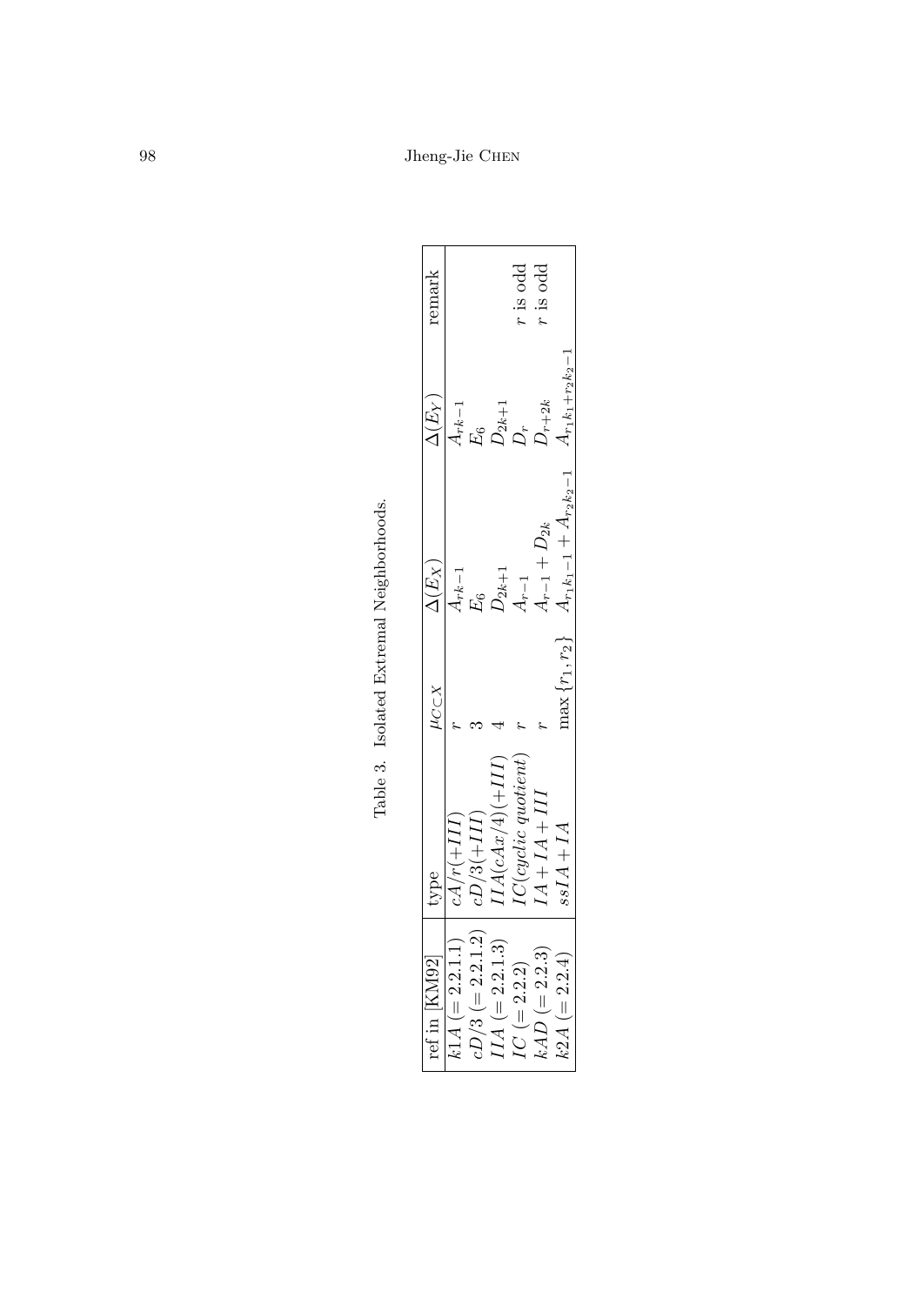the non-Gorenstein point (resp.  $P_1^+, P_2^+, ..., P_n^+$  the non-Gorenstein points) on the flipped curve  $C^+$  with index  $r^+$  and axial weight  $k^+$  (resp. indices  $r_1^+, r_2^+, \cdots, r_n^+$  and axial weights  $k_1^+, k_2^+, ..., k_n^+$ .

PROPOSITION 16. Suppose  $X \supset C$  is an isolated extremal neighborhood and  $C^+$  is the flipped curve of the flip  $X \dashrightarrow X^+$ . Then any point on the flipped curve  $C^+ \subset X^+$  cannot be of type  $cE/2$ ,  $cD/3$  nor  $cAx/4$ .

PROOF. If  $P^+ \in C^+ \subset X^+$  is of type  $cE/2$  (resp.  $cD/3$ ), then the dual graph of a general member of  $P^+ \in X^+$  is of type  $E_7$  (resp.  $E_6$ ) by Table 1. The dual graph  $\Delta(E_Y)$  is at worst  $E_6$  by Table 3. As  $C^+$  corresponds to one vertex of  $\Delta(E_Y)$ ,  $\Delta(E_{X^+})$  is better than  $\Delta(E_Y)$ . This contradicts to Lemma 12.

In the semistable cases  $k1A, k2A$ , every non-Gorenstein point  $P^+ \in$  $C^+ \subset X^+$  is of type  $cA/r^+$  by Lemma 12. In the non-semistable cases  $cD/3, IIA, IC, kAD$ , every non-Gorenstein point on the flipped curve  $C^+$ has index 2 or 3 by [KM92, Theorem 13.17, Theorem 13.18]. Thus *C*<sup>+</sup> cannot contain singular points of type  $cAx/4$ .  $\Box$ 

PROPOSITION 17. If the extremal neighborhood  $X \supset C$  is isolated and *X* - - > *X*<sup>+</sup> is the flip, then  $\Xi(X) \geq \Xi(X^+)$  and  $F(X) > F(X^+)$ .

**PROOF.** Note that  $X \dashrightarrow X^+$  is an isomorphism outside *C*. For our purpose, one may assume that *X* has only Gorenstein singularities outside *C*. We divide it into two cases.

We first deal with the non-semistable extremal neighborhoods.

**Case**  $cD/3$ : The dual graphs are  $\Delta(E_X) = \Delta(E_Y) = E_6$ . There are at most one singular point  $P^+$  of index 2 on  $C^+$  by [KM92, Theorem 13.17, Appendix]. Since  $E_{X^+}$  is a partial resolution of  $E_Y$  and  $\Delta(E_Y) = E_6$ , by Lemma 12, the dual graph of a general member in  $|-K_{X+}|$  near  $P^+ \in X^+$ is  $A_n(n < 6)$  or  $D_n(n < 6)$ . By Proposition 16,  $P^+ \in X^+$  is of type  $cA/2$ ,  $cAx/2$  or  $cD/2$  of axial weights  $\leq 3, = 2, < 3$  respectively. It is then easy to verify the inequalities for Ξ and *F*.

The computations in the cases *IC* and *kAD* are similar.

**Case** *IIA***:** The dual graphs are  $\Delta(E_X) = \Delta(E_Y) = D_{2k+1}$ . If  $C^+$  contains only one singular point of higher index, we derive the inequalities as in the previous cases. We may assume that  $C^+$  contains precisely two singular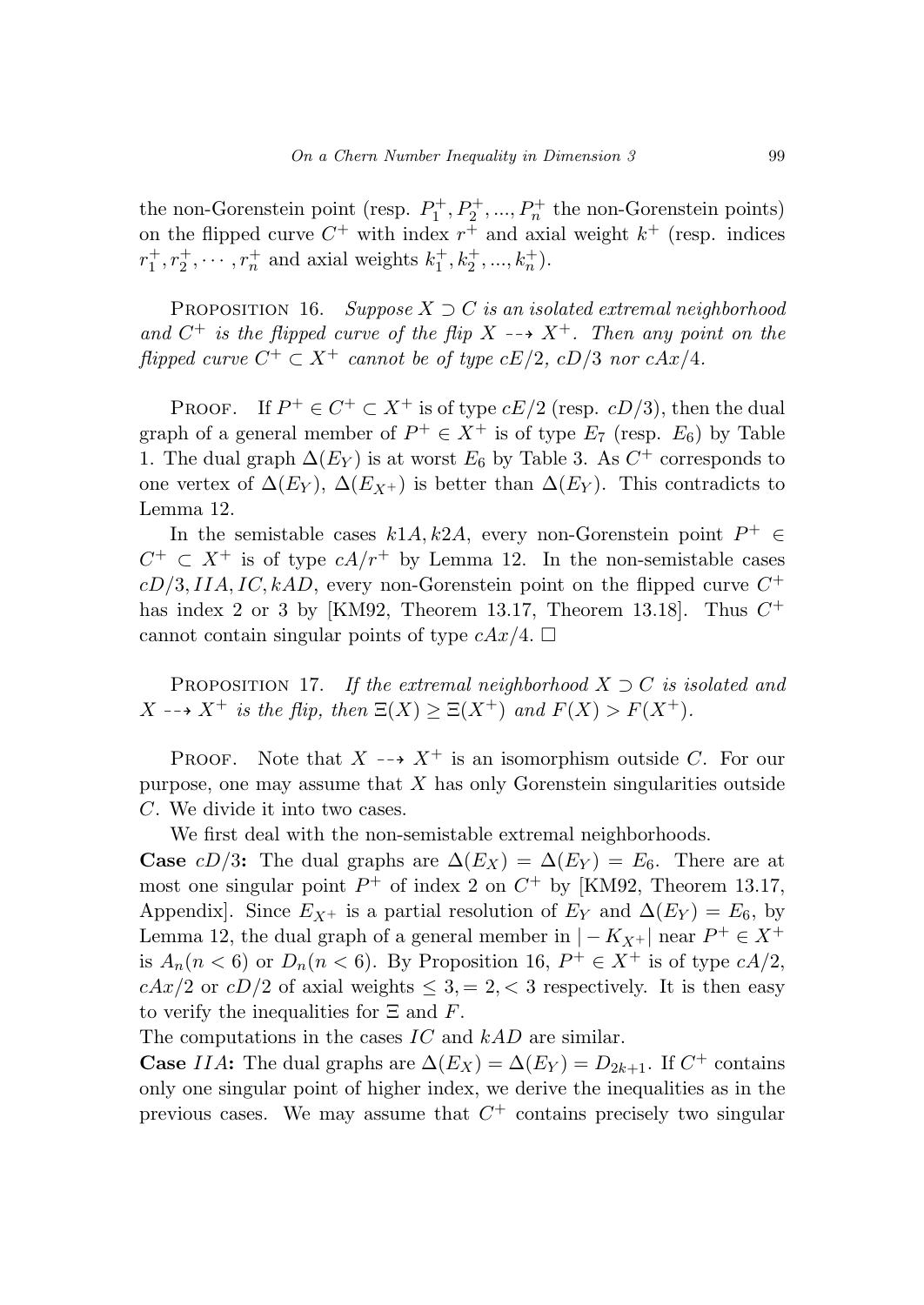points  $P_1^+, P_2^+$  with  $r_1^+ = 2$  and  $r_2^+ = 3$  by [KM92, Theorem 13.17, Appendix]. By Proposition 16,  $P_1^+ \in X^+$  is one of type  $cA/2$  or  $cAx/2$  or  $cD/2$  and  $P_2^+ \in X^+$  is of type  $cA/3$ . By Theorem 15, the minimal resolution of  $E_Y$  dominants  $E_{X^+}$  and so  $C^+$  corresponds to one vertex of  $\Delta(E_Y)$ . By Lemma 12,  $\Xi(X) = 2k + 2 > 2k_1^+ + 3k_2^+ = \Xi(X^+)$ . Together with the following claim, we derive  $F(X) = \frac{6k+9}{4} > \frac{3k_1^+}{2} + \frac{8k_2^+}{3} = F(X^+).$ 

CLAIM 18.  $k_2^+ = 1$ .

PROOF. Since the flipped curve  $C^+$  contains two non-Gorenstein points, by classification in [KM92, Theorem 7.2, Theorem 13.17, and Appendix A.2, the extremal neighborhood  $X \supset C \ni P$  is in [KM92, Appendix (A.2.2.1)]. That is,

$$
(X, P) = (y_1, y_2, y_3, y_4; \alpha) / \mathbb{Z}_4(1, 1, 3, 2; 2) \supset C = y_1 \text{-axis}/\mathbb{Z}_4,
$$
  
and  $\alpha = 0 \cdot y_4 + y_3^2 + g(y_1, y_2)y_2 + \cdots \in (y_2, y_3, y_4)$ 

where  $g(y_1, y_2)$  is a nonzero linear form in  $y_1, y_2$  with the condition

$$
\alpha \equiv y_1 y_2 \mod (y_2, y_3, y_4)^2.
$$

By a coordinate change, we may assume that  $\alpha = y_1^2 + y_3^2 + f(y_2, y_4)$  where  $y_2^2$  appears in  $f(y_2, y_4)$ . If we put  $\tau$ - $wt(y_2) = 1/4$ , and  $\tau$ - $wt(y_4) = 2/4$ , then  $\tau$ - $wt(f(y_2, y_4)) = \tau$ - $wt(y_2^2) = 1/2$ . From [CH11, Theorem 3.3], the flip  $X \dashrightarrow X^+$  can be factored into the diagram



where  $g$  is a *w*-morphism,  $g'$  is an elementary divisorial contraction, and  $h$ is a composition of flips and probably a flop. Denote by *G* the exceptional divisor of *g*. By [Haya99, Theorem 7.4, Theorem 7.9], the *w*-morphism  $g: W \to X$  with center *P* is actually the weighted blowup with weight

$$
wt(y_1,y_2,y_3,y_4)=(\frac{1}{4},\frac{1}{4},\frac{3}{4},\frac{2}{4})\,\,\text{or}\,\,(\frac{5}{4},\frac{1}{4},\frac{3}{4},\frac{2}{4}),
$$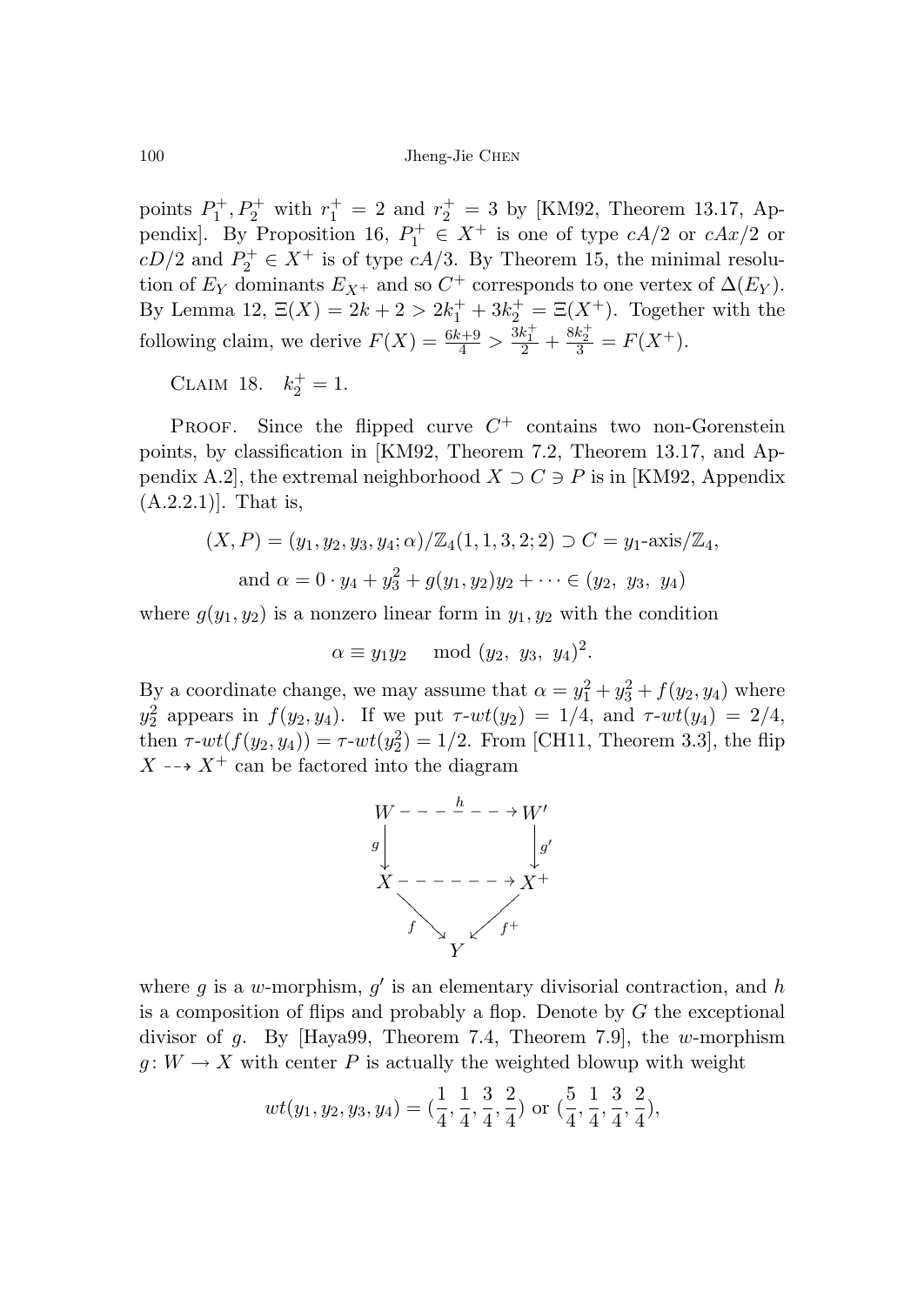and the non-Gorenstein points (of *W*) on *G* consist of a cyclic quotient point of index  $\leq 5$  and at worst a point *cD/*2. Let *k''* be axial weight of the singular point  $cD/2$ . We have  $\Xi(X) = \Xi(W) + 1$ . Note that singularities are unchanged under a flop [Kol89, Theorem 2.4]. By Lemma 10, the strict transform *GW*- contains no non-Gorenstein point (of *W* ) of index greater than 5. Since  $P_2^+$  is a point of index 3 in the flipped curve  $C^+$ , by Lemma 9, the center  $g'(G_{W'})$  is a point.

**Case**  $k'' < 2$ : We have  $6 + 2k'' \ge \Xi(W) + 1 = \Xi(X) > \Xi(X^+) = 2k_1^+ + 3k_2^+$ . This gives  $k_2^+ = 1$ .

**Case**  $k'' \geq 2$ : If  $W_j \longrightarrow W_{j+1}$  is a flip which factors through  $h: W \longrightarrow W'$ , then the flipping curve  $C_j \subset W_j$  contains no point of types  $cAx/4$ ,  $cD/3$ and  $cE/2$  (resp.  $cD/2$ ) of  $W_j$  by Proposition 16 (resp. by Table 3 and [M07, Remark 1]). In particular, *W* is isomorphic to *W* in an open neighborhood of the singular point  $cD/2$ . If the center  $g'(G_{W'})$  of  $g'$  has index 3, it must be  $P_2^+$ . From Kawakita's classification in [Kwk05, Theorem 1.2],  $g'$  is a weighted blow up and every non-Gorenstein point of  $W'$  on the exceptional divisor  $G_{W'}$  is either a cyclic quotient or  $cA/3$ . This is impossible. Thus, we may assume that the center of  $g'$  has index  $<$  3. Similar to the computations in the above case  $cD/3$ , the inequality for  $\Xi$  holds every isolated extremal neighborhood. In particular, each  $\Xi(W_j) \geq \Xi(W_{j+1})$ . This gives

$$
5 \geq \Xi(W) - 2k'' \geq \Xi(W') - 2k'' \geq \Xi_{>2}(W') \geq \Xi_{>2}(X^+) = 3k_2^+,
$$

where  $\Xi_{>2}(X)$  is temporarily defined by

$$
\Xi_{>2}(X) := \sum_{\substack{P \in \text{Sing}(X) \\ \text{index } r(P) > 2}} \Xi(P \in X).
$$

So  $k_2^+ = 1$  and the proof of claim is completed.  $\square$ 

Next, we deal with semistable cases.

**Case** *k*1*A***:** The dual graphs are  $\Delta(E_X) = \Delta(E_Y) = A_{rk-1}$ . Let  $P_1^+, P_2^+, ..., P_n^+$  be the non-Gorenstein singularities on  $C^+$ . By Lemma 12, they are of types  $cA/r_1^+, cA/r_2^+, ..., cA/r_n^+$  respectively. By Lemma 12 again,  $E(X) = rk \ge \sum_{i=1}^{n} r_i^+ k_i^+ = \Xi(X^+)$ . From Lemma 10, all  $r_i^+ < r$ .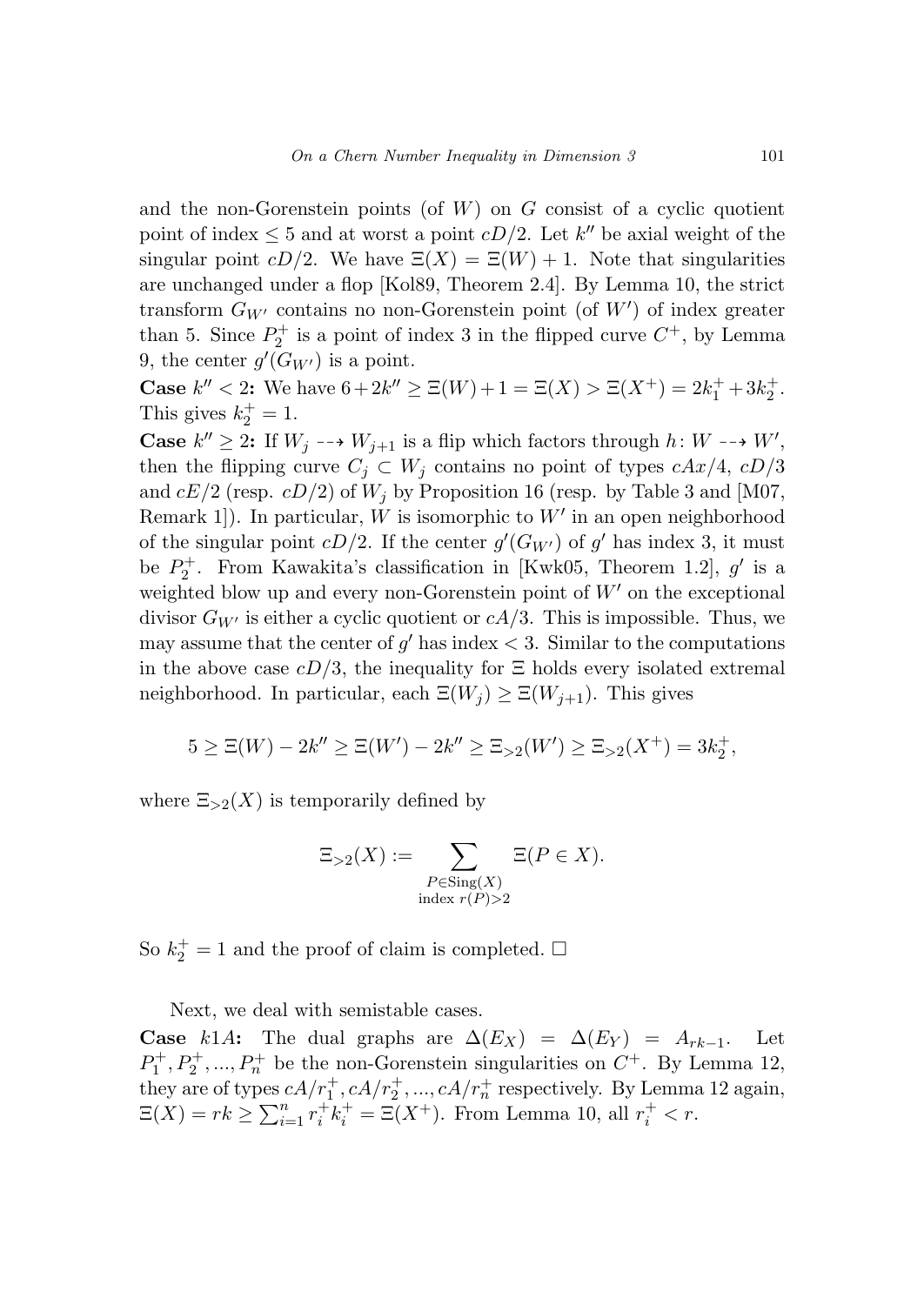Suppose that  $k > \sum_{i=1}^{n} k_i^+$ . Then

$$
F(X) - F(X^+) > \left(\sum_{i=1}^n k_i^+\right) \left(r - \frac{1}{r}\right) - \sum_{i=1}^n k_i^+ \left(r_i^+ - \frac{1}{r_i^+}\right)
$$
  
= 
$$
\sum_{i=1}^n k_i^+ \left(r - \frac{1}{r} - r_i^+ + \frac{1}{r_i^+}\right) > 0.
$$

Suppose that  $k \leq \sum_{i=1}^{n} k_i^+$ . Since each  $r_i^+ < r$ , we see that

$$
r_1^+ r_2^+ \cdots r_n^+ k \le r_1^+ r_2^+ \cdots r_n^+ \sum_{i=1}^n k_i^+ < r r_2^+ r_3^+ \cdots r_n^+ k_1^+ + \cdots + r_1^+ \cdots r_{n-1}^+ r_n^+.
$$

We obtain

$$
F(X) - F(X^{+}) = \Xi(X) - \Xi(X^{+}) - \left(\frac{k}{r} - \sum_{i=1}^{n} \frac{k_{i}^{+}}{r_{i}^{+}}\right) > 0.
$$

**Case** *k*2*A***:** By Mori's classification in [M02, Theorem 4.7], the singularities on  $C^+$  consist of two points  $P_1^+$  and  $P_2^+$  of types  $cA/r_1^+$  and  $cA/r_2^+$ . We  $h$ ave  $\Delta(E_X) = A_{r_1k_1-1} + A_{r_2k_2-1}, \Delta(E_Y) = A_{r_1k_1+r_2k_2-1}$  and  $\Xi(X) = r_1k_1+$  $r_2 k_2 \geq r_1^+ k_1^+ + r_2^+ k_2^+ = \Xi(X^+).$  Then, it follows from Lemma 19 that  $r_1 \geq r_1^+, r_2 \geq r_2^+, k_1 \leq k_1^+,$  and  $k_2 \leq k_2^+$ . Furthermore, one sees either  $r_1 > r_1^{\perp}$  or  $r_2 > r_2^{\perp}$  by Lemma 10. So  $r_1^{\perp}k_1 \le r_1k_1^{\perp}$  and  $r_2^{\perp}k_2 \le r_2k_2^{\perp}$  and

$$
F(X) - F(X^{+}) = \Xi(X) - \Xi(X^{+}) - \left(\frac{k_1}{r_1} - \frac{k_1^{+}}{r_1^{+}} + \frac{k_2}{r_2} - \frac{k_2^{+}}{r_2^{+}}\right) > 0.
$$

This completes the proof of Theorem 3.  $\Box$ 

In order to give the inequality  $F(X) > F(X^+)$  in the case  $k2A$ , we need the following key relations of indices and axial weights by using Mori's study in [M02]. See also [MP2, (2.3.5)].

LEMMA 19. Suppose  $X \supset C$  is in the case k2A. Let the singular points on the flipping curve *C* (resp. flipped curve  $C^+$ ) be of types  $cA/r_1$  and  $cA/r_2$ with the corresponding axial weights  $k_1$  and  $k_2$  (resp.  $cA/r_1^+$  and  $cA/r_2^+$ ) with the corresponding axial weights  $k_1^+$  and  $k_2^+$ ). Then, by rearranging the subindices 1 and 2, we have  $r_1 \geq r_1^+, r_2 \geq r_2^+, k_1 \leq k_1^+,$  and  $k_2 \leq k_2^+$ .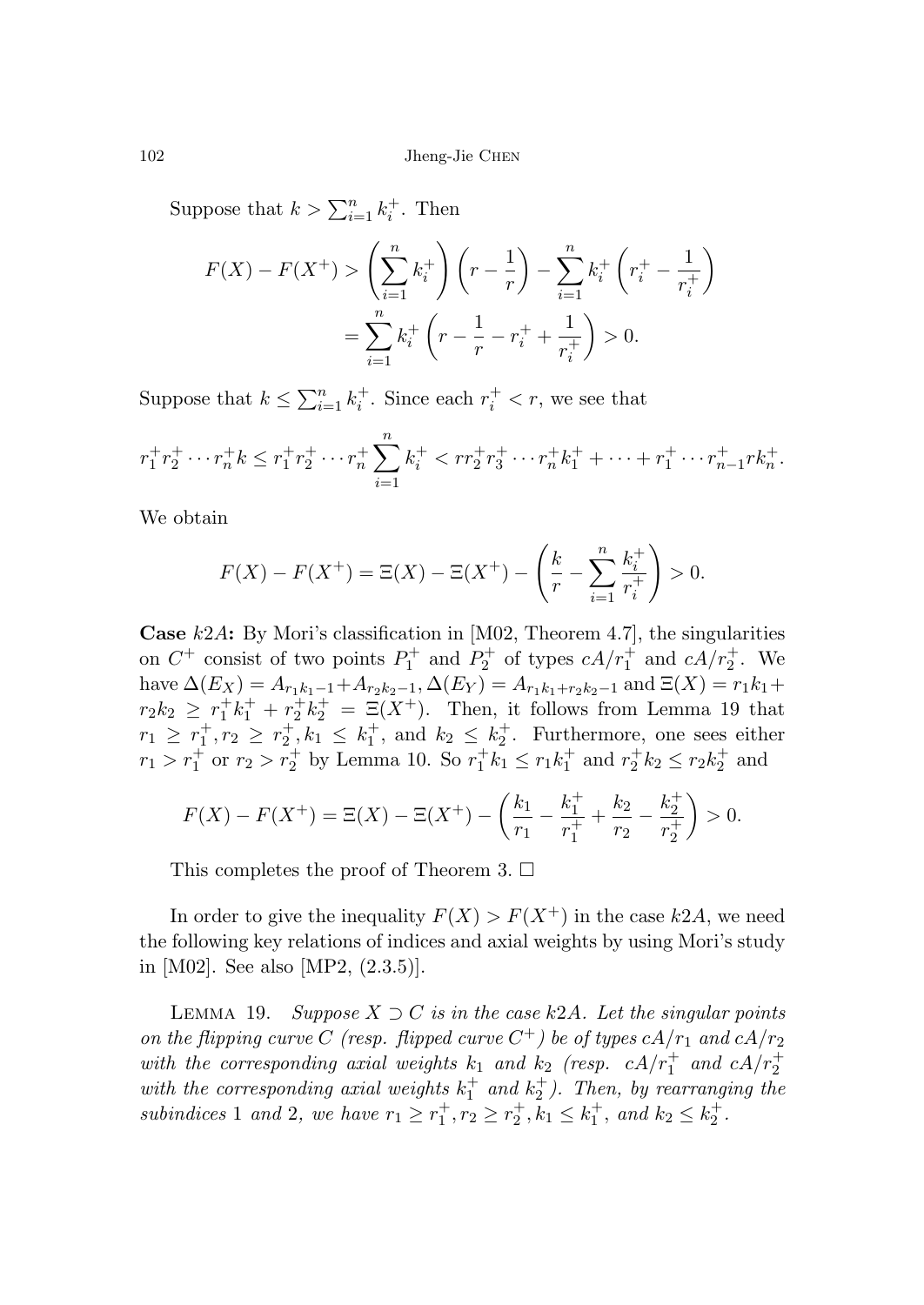PROOF. By classification of Mori in [M02, Theorem 4.7], there are precisely two singularities  $P_1^+, P_2^+$  of types  $cA/r_1^+, cA/r_2^+$  on  $C^+$ . We adopt the notations in [M02] to prove the inequalities. Put  $d(i) = m_i = r_i$  and  $\alpha_i = k_i$  for  $i = 1, 2$ . From [M02, Definition 3.2], Mori defined the sequences  $d(n), e(n) \in \mathbb{Z}$  by

$$
d(n + 1) + d(n - 1) = \delta \rho_n d(n)
$$
 and  

$$
e(n + 1) + e(n - 1) = \delta \rho_n e(n) + \delta \alpha_{n-2} - \alpha_{n-1,2}.
$$

From [M02, Definition 3.2, Corollary 4.1, Definition 4.2, Theorem 4.7], there exists a smallest positive integer  $k \geq 3$  satisfying the indices  $m_1^+ = d(k - 1)$ 1) > 0 and  $m_2^+ = -d(k) > 0$  and the corresponding axial weights  $\alpha_{k-1}$  +  $\rho_{k-1}e(k+1)$  and  $\alpha_{k-2} + \rho_{k-2}e(k)$ , respectively. Here  $\alpha_3 = \alpha_1(\rho_1 - 1)$ ,  $\alpha_4 = \alpha_2(\rho_2 - 1)$  and each  $\rho_i = \rho_{i+2j}, \alpha_i = \alpha_{i+4j}$  for all integers *i, j*. Note that  $e(k)$ ,  $e(k+1) > 0$  if  $k \ge 4$  by [M02, Corollary 3.8]. From [M02, Lemma 3.3.1, Corollary 3.4], it follows that

$$
m_1^+ = d(k - 1) < d(k - 3) < \cdots < d(1) \text{ (or } d(2) \text{ ) and}
$$
\n
$$
m_2^+ = -d(k) = d(k - 2) - \delta \rho_{k-1} d(k - 1)
$$
\n
$$
< d(k - 2) < d(k - 4) < \cdots < d(2) \text{ (or } d(1) \text{ ).}
$$

**Case**  $k \ge 7$ : By [M02, Lemma 3.5, Corollary 3.7], we see  $e(n) \ge \alpha_1 + \alpha_2$  for all  $n \ge 7$ . In particular, we have the indices  $m_1^+ = d(k-1)$ ,  $m_2^+ = -d(k)$ with the corresponding axial weights  $\alpha_{k-1} + \rho_{k-1}e(k+1) \geq \alpha_1 + \alpha_2$ , and  $\alpha_{k-2} + \rho_{k-2}e(k) \geq \alpha_1 + \alpha_2$ , respectively.

**Case**  $k = 6$ : By the equality  $\alpha_4 = \alpha_2(\rho_2 - 1)$ , we may assume that  $\rho_2 = 1$ . By [M02, Remark 3.6.1, Corollary 3.8], we have

$$
(\delta^2 \rho_2 + \rho_1 - 3)\delta \rho_1 \alpha_1 + (\delta^2 \rho_1 - 1)\alpha_2 = e(6) > 0.
$$

So either  $\delta > 1$  or  $\rho_1 > 1$ . This gives the inequality  $e(6) \geq \alpha_2$ . We have the indices  $m_1^+ = d(5) < d(1), m_2^+ = -d(6) < d(2)$  with the corresponding axial weights  $\alpha_5 + \rho_5 e(7) \geq 2\alpha_1 + \alpha_2$ , and  $\alpha_4 + \rho_4 e(6) \geq \alpha_2$ , respectively. **Case**  $k = 5$ : We have the indices  $m_1^+ = d(4) < d(2), m_2^+ = -d(5) <$ *d*(1) with the corresponding axial weights  $\alpha_4 + \rho_4e(6)$ , and  $\alpha_3 + \rho_3e(5)$ , respectively. We see  $e(6) \ge \alpha_2$  as in the case  $k = 6$ . So  $\alpha_4 + \rho_4 e(6) \ge \alpha_2$ . From the equality  $\alpha_3 = \alpha_1(\rho_1 - 1)$ , we may assume that  $\rho_1 = 1$ . By [M02,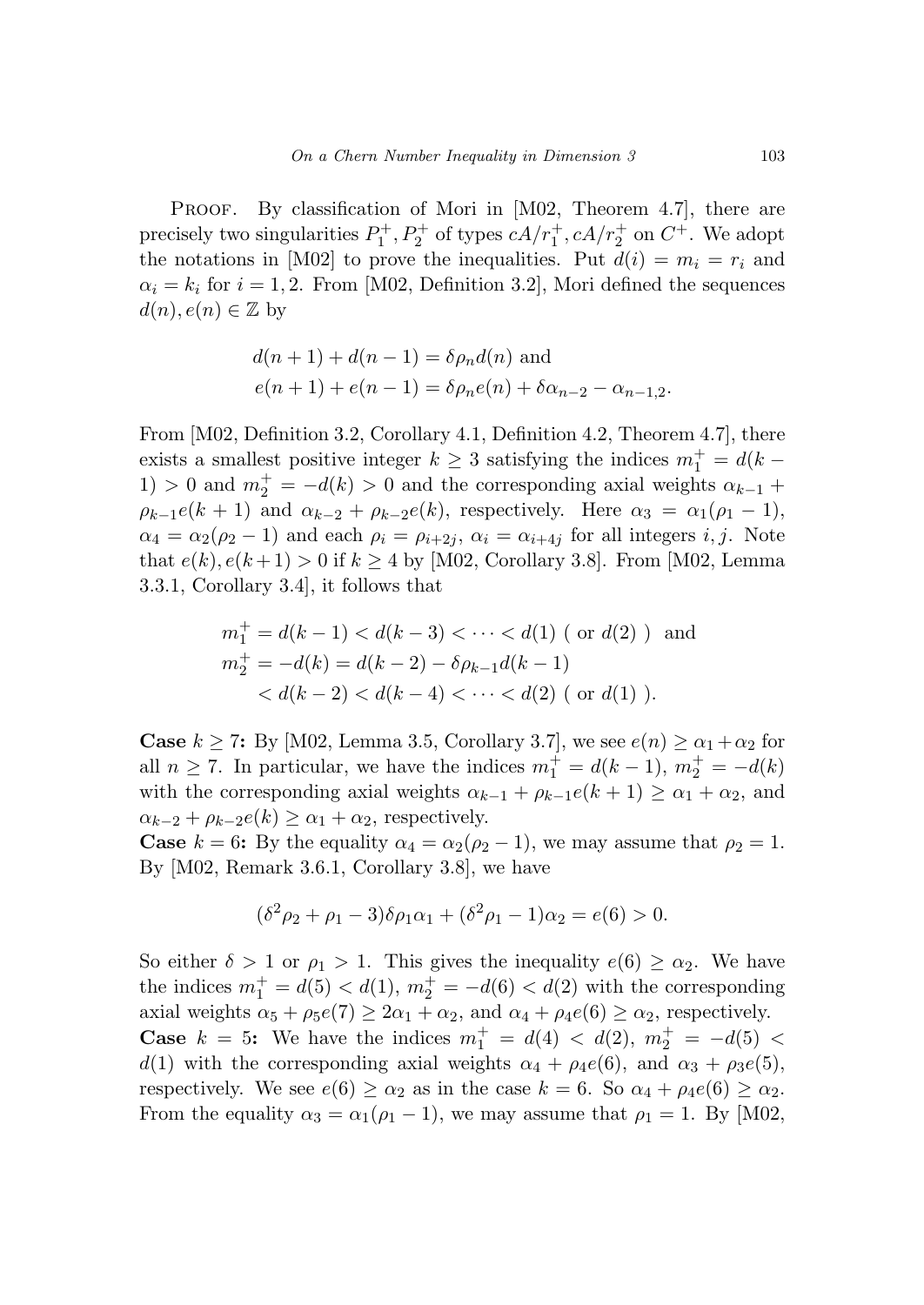Corollary 3.8,  $e(6) > 0$ . So either  $\delta > 1$  or  $\rho_2 > 1$ . From [M02, Remark 3.6.1], we have

$$
\alpha_3 + \rho_3 e(5) = e(5) = (\delta^2 \rho_2 - 1)\alpha_1 + \delta \alpha_2 \ge \alpha_1 + \delta \alpha_2 > \alpha_1.
$$

**Case**  $k = 4$ : Suppose  $\rho_1 > 1$ . We have the indices  $m_1^+ = d(3) < d(1)$ ,  $m_2^+ = -d(4) < d(2)$  with the corresponding axial weights  $\alpha_3 + \rho_3 e(5)$  $\alpha_1 + \alpha_2$ , and  $\alpha_2 + \rho_2 e(4) \geq \alpha_1 + \alpha_2$ , respectively.

Suppose that  $\rho_1 = 1$  and  $e(5) < \alpha_1$ . In this case, we see  $\delta = 1$  and  $\rho_2 = 1$ . We have the indices  $m_1^+ = d(3) = d(2) - d(1) < d(2), m_2^+ =$  $-d(4) = d(1)$  with the corresponding axial weights  $\alpha_3 + \rho_3 e(5) = e(5) = \alpha_2$ , and  $\alpha_2 + \rho_2 e(4) = \alpha_1 + \alpha_2 > \alpha_1$ , respectively.

**Case**  $k = 3$ : We have the indices  $m_1^+ = d(2), m_2^+ = -d(3) < d(1)$  and the axial weights  $\alpha_2 + \rho_2 e(4) > \alpha_2$ ,  $\alpha_1 + \rho_1 e(3) = \alpha_1$ , respectively.  $\Box$ 

## **5. Proofs of Theorem 2, 3 and Corollary 5**

PROOF OF THEOREM 2. Suppose  $f: X \to Y$  is an elementary contraction contracting a divisor a curve Γ (possibly with reducible fibers). Let *Q* be a point in  $\Gamma$  and  $X^q \to X$  be an analytic Q-factorialization of the pair  $(X, f^{-1}(Q))$  as in [Kaw88, Corollary 4.5']. Run the MMP from  $X^q$  over the germ  $(Y, Q)$  in the analytic category:  $X^q \dashrightarrow X'$  where  $X'$  is a minimal model over  $(Y, Q)$ . Since the composition  $X^q \to X \to Y$  has one dimension fibers, the birational map  $X^q \dashrightarrow X'$  is factored into a sequence of flips, extremal divisorial contractions that contract a divisor to a curve (cf. [MP2, 3.1.2]). The map  $X' \to Y$  is either the identity or a small crepant contraction. The inequality  $F(X) \geq F(Y)$  follows from Proposition 14, Proposition 17 and Remark 20.  $\Box$ 

REMARK 20. If  $\nu: X_1 \to X_2$  is a small proper bimeromorphic (resp. small projective birational) morphism between normal compact complex analytic (resp. normal projective) 3-folds with only canonical singularites, then  $\nu_*c_2(X_1) = c_2(X_2), c_1(X_1) \cdot c_2(X_1) = c_1(X_2) \cdot c_2(X_2)$  and  $F(X_1) =$  $F(X_2)$  by Theorem 1.

PROOF OF THEOREM 3. The argument is similar to that of Theorem 2. Suppose  $f: X \to Y$  is a flipping contraction (possibly with reducible flipping curves) and  $X \dashrightarrow X^+$  is the 3-fold terminal flip in the algebraic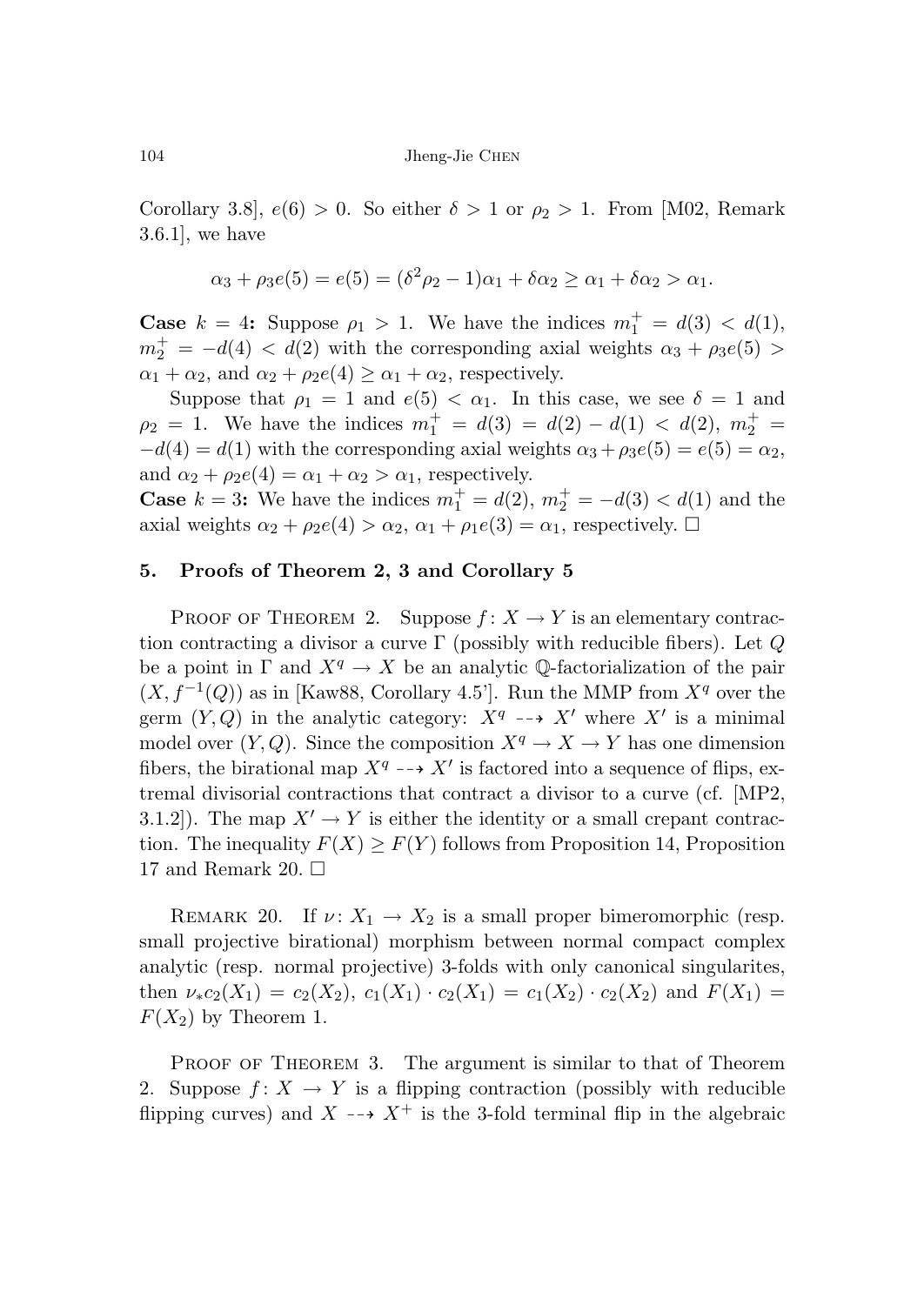category. Let  $X^q \to X$  be an analytic Q-factorization (cf. [Kaw88, Corollary 4.5']) and run the MMP from  $X^q$  over *Y* in the analytic category. By a finite sequence of analytic flips, we obtain a minimal model  $X'$  and a small crepant morphism  $X' \to X^+$  (cf. [Kaw88, argument of Proposition 8.4] or [MP2,  $(3.1.2)$ ]). The inequality  $F(X) > F(X^+)$  follows from Proposition 17 and Remark 20.  $\Box$ 

PROOF OF COROLLARY 5. Researchs by Miyaoka, Kollár, Mori, Takagi, Keel, Matsuki, McKernan and Xie [Miy, KMMT, KMM04, Xie] show that  $c_2(X)$  is pseudo-effective unless the numerical dimension  $\nu(-K_X)$  is 2 and the irregularity  $q(X)$  is 0. We may assume that X is a  $\mathbb{Q}$ -factorial terminal projective 3-fold with  $-K_X$  nef,  $\nu(-K_X) = 2$ ,  $q(X) = 0$  and  $\rho(X) \leq 2 + (2c_1(X) \cdot c_2(X))/3.$ 

Recall that the conditions  $-K_X$  nef and  $\nu(-K_X) = 2$  imply  $c_1(X)$ .  $c_2(X) \geq 0$  by [KMM04, Corollary 6.2]. Run the MMP from *X* and let  $X =$  $X_0 \dashrightarrow X_1 \dashrightarrow X_2 \dashrightarrow \cdots \dashrightarrow X_t$  be a sequence of elementary divisorial contractions and flips such that  $X_t \to S$  is a Mori fiber space. Suppose *j* is any nonnegative integer less than  $t + 1$ . If  $\rho(X_i) \geq 2$ , we see that  $c_1(X_i)$ .  $c_2(X_j) \geq 0$  by Theorems 2, 3 and 4. If  $\rho(X_j) = 1$ , so is  $\rho(X_t)$ . In particular, *X*<sup>t</sup> is a Fano 3-fold. We have  $j = t$  and  $c_1(X_j) . c_2(X_j) = c_1(X_i) . c_2(X_i) \ge$ 0 by [KMMT]. Applying to [Xie, Theorem 1.2], we obtain the pseudoeffectivity of  $c_2(X)$ . Furthermore, if X is Q-factorial and Gorenstein, then  $c_1(X) c_2(X) = 24\chi(\mathcal{O}_X) = 24$  and thus  $2 + (2c_1(X) \cdot c_2(X))/3 = 18$ . This completes the proof of Corollary 5.  $\Box$ 

Acknowledgements. The author would like to thank Professor Jungkai Alfred Chen for extensive help and invaluable discussion and suggestions. He is also grateful to Professors Kollár, Mori and Professor Prokhorov who kindly remind him of the easier proof of Theorem 15 and information for Lemma 19. He expresses his gratitude to Professor Kawamata for useful discussion and comments. He would like to thank the anonymous referees for helpful comments and modifications. The author was partially supported by NCTS and MOST of Taiwan.

#### **References**

[CJK14] Chen, J. A., Factoring threefold divisorial contractions to points, Ann.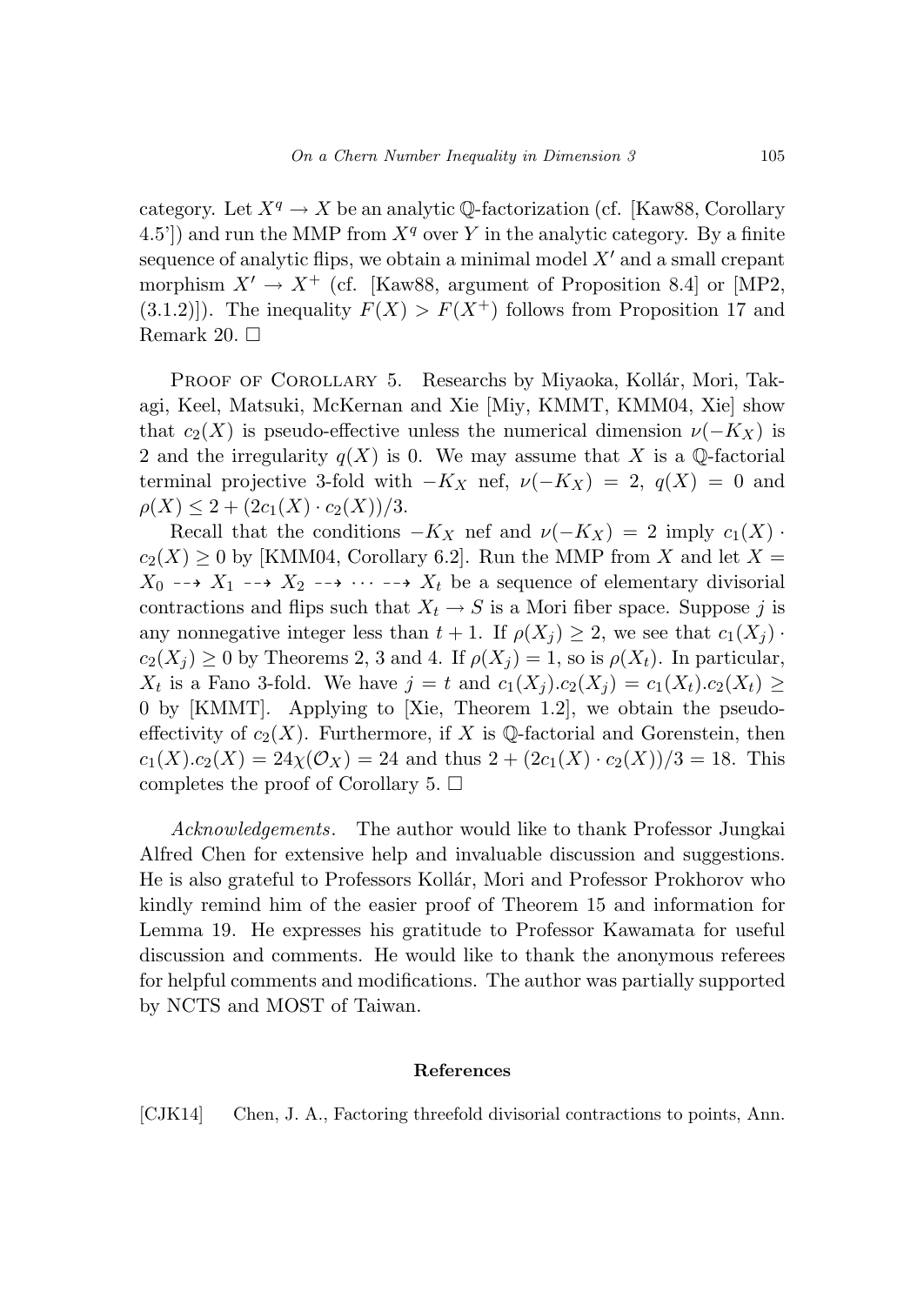Scuola Norm. Sup. Pisa Cl. Sci. (4) **13** no. 2, (2014), 435–463. [CJK15] Chen, J. A., Birational maps of 3-folds, Taiwanese J. Math. **19** no. 6, (2015), 1619–1642. [CH11] Chen, J. A. and C. D. Hacon, Factoring 3-fold flips and divisorial contractions to curves, J. Reine Angew Math. **657** (2011), 173–197. [CT] Cascini, P. and L. Tasin, On the Chern numbers of a smooth threefold, Trans. Amer. Math. Soc. **370** no. 11, (2018), 7923–7958. [GLS] Greuel, G.-M., Lossen, C. and E. Shustin, Introduction to singularities and deformations, Springer Monographs in Mathematics, Springer, Berlin, (2007). [Haya99] Hayakawa, T., Blowing ups of 3-dimensional terminal singularities, Publ. Res. Inst. Math. Sci. **35** no. 3, (1999), 515–570. [Haya00] Hayakawa, T., Blowing ups of 3-dimensional terminal singularities II, Publ. Res. Inst. Math. Sci. **36** no. 3, (2000), 423–456. [Kwk05] Kawakita, M., Threefold divisorial contractions to singularities of higher indices, Duke Math. J. **130** no. 1, (2005), 57–126. [Kwk12] Kawakita, M., Supplement to classification of threefold divisorial contractions, Nagoya Math. J. **206** (2012), 67–73. [Kaw86] Kawamata, Y., On the plurigenera of minimal algebraic 3-folds with K≡0, Math. Ann. **275** no. 4, (1986), 539–546. [Kaw88] Kawamata, Y., Crepant blowing-up of 3-dimensional canonical singularities and its application to degenerations of surfaces, Ann. Math. (2) **127** no. 1, (1988), 93–163. [Kaw96] Kawamata, Y., Divisorial contractions to 3-dimensional terminal quotient singularities. Higher-dimensional complex varieties (Trento, 1994), de Gruyter, Berlin, (1996), 241–246. [KMM1] Kawamata, Y., Matsuda, K. and K. Matsuki, Introduction to the minimal model problem, in Algebraic Geometry Sendai 1985, T. Oda ed., Adv. Stud. Pure Math., Kinokuniya, Tokyo, and North-Holland, Amsterdam **10**, (1987), 283–360. [KMM04] Keel, S., Matsuki, K. and J. McKernan, Corrections to "log abundance theorem for threefolds", Duke Math. J. **122** no. 3, (2004), 625–630. [Kol89] Kollár, J., Flops, Nagoya Math. J. **113** (1989), 15–36. [Kol92] Kollár, J., et al., Flips and abundance for algebraic threefolds. Papers from the Second Summer Seminar on Algebraic Geometry held at the University of Utah, Salt Lake City, Utah, August 1991. Astérisque 211 (1992). Société Mathématique de France, Paris,  $(1992)$ , 1–258. [KM92] Kollár, J. and S. Mori, Classification of three-dimensional flips, J.

[KM98] Kollár, J. and S. Mori, Birational geometry of algebraic varieties. With the collaboration of C. H. Clemens and A. Corti. Translated from the 1998 Japanese original. Cambridge Tracts in Mathematics, 134, (1998),

Amer. Math. Soc. **5** no. 3, (1992), 533–703.